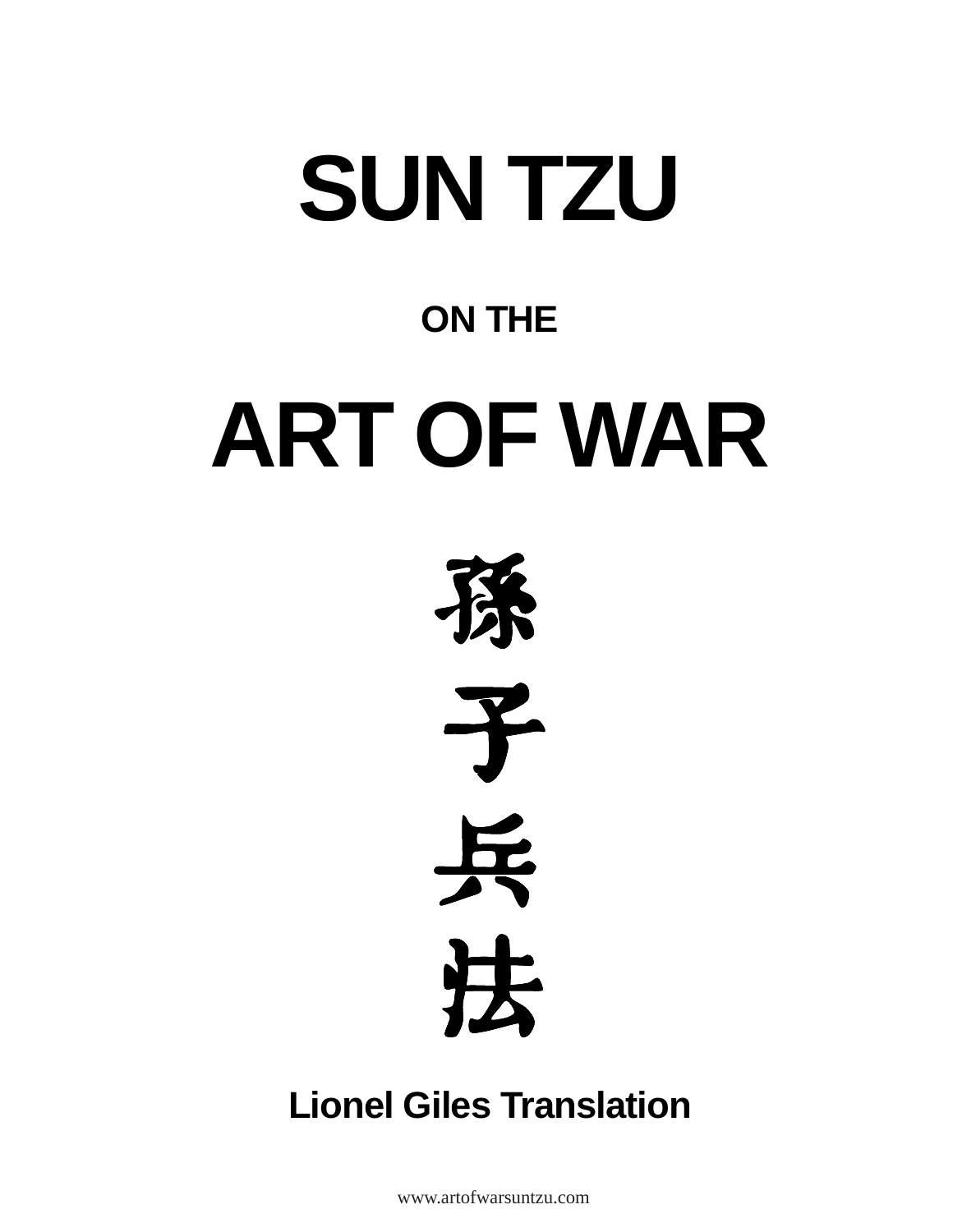### **FORWARD**

**This e-book presents a complete translation of Sun Tzu on the Art of War as penned by Dr. Lionel Giles from Great Britain. In 1910, Dr. Lionel Giles, a staff member of the Department of Oriental Printed Books and Manuscripts at the British Museum in London, introduced the English-speaking world to an effective translation of Sun Tzu Bing Fa, literally translated as Sun Tzu on War Methods. Lionel Giles published his translation through Luzac and Co. in London and Shanghai under the more commercial title, Sun Tzu on the Art of War.**

**Although written in 1910, this translation of Sun Tzu's work continues to be the standard from which other English translations of the Art of War are measured. Dr. Lionel Giles had both a solid background in military affairs and was fluent in Chinese where he served as a representative of the British government. He was uniquely qualified to translate the Art of War in a way that would explain what Sun Tzu meant with each of his passages.**

**The following, without commentary, is the Dr. Giles translation: as it appeared in the copy of original Luzac and Co. book pictured here.**

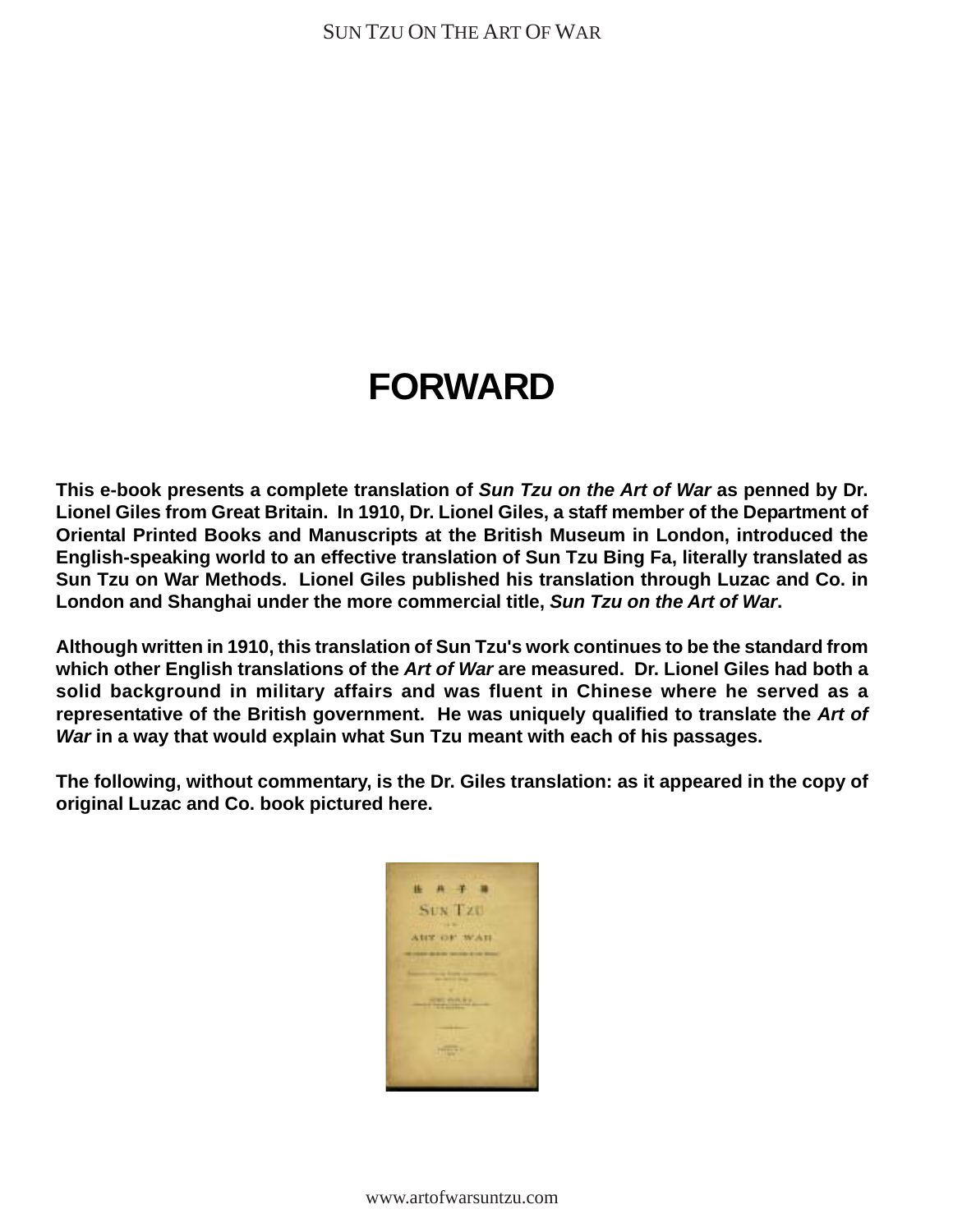### **I. LAYING PLANS**

1. Sun Tzu said: The art of war is of vital importance to the State.

2. It is a matter of life and death, a road either to safety or to ruin. Hence it is a subject of inquiry which can on no account be neglected.

3. The art of war, then, is governed by five constant factors, to be taken into account in one's deliberations, when seeking to determine the conditions obtaining in the field.

4. These are: (1) The Moral Law; (2) Heaven; (3) Earth; (4) The Commander; (5) Method and discipline.

5,6. The Moral Law causes the people to be in complete accord with their ruler, so that they will follow him regardless of their lives, undismayed by any danger.

7. Heaven signifies night and day, cold and heat, times and seasons.

8. Earth comprises distances, great and small; danger and security; open ground and narrow passes; the chances of life and death.

9. The Commander stands for the virtues of wisdom, sincerely, benevolence, courage and strictness.

10. By method and discipline are to be understood the marshaling of the army in its proper subdivisions, the graduations of rank among the officers, the maintenance of roads by which supplies may reach the army, and the control of military expenditure.

11. These five heads should be familiar to every general: he who knows them will be victorious; he who knows them not will fail.

12. Therefore, in your deliberations, when seeking to determine the military conditions, let them be made the basis of a comparison, in this wise:—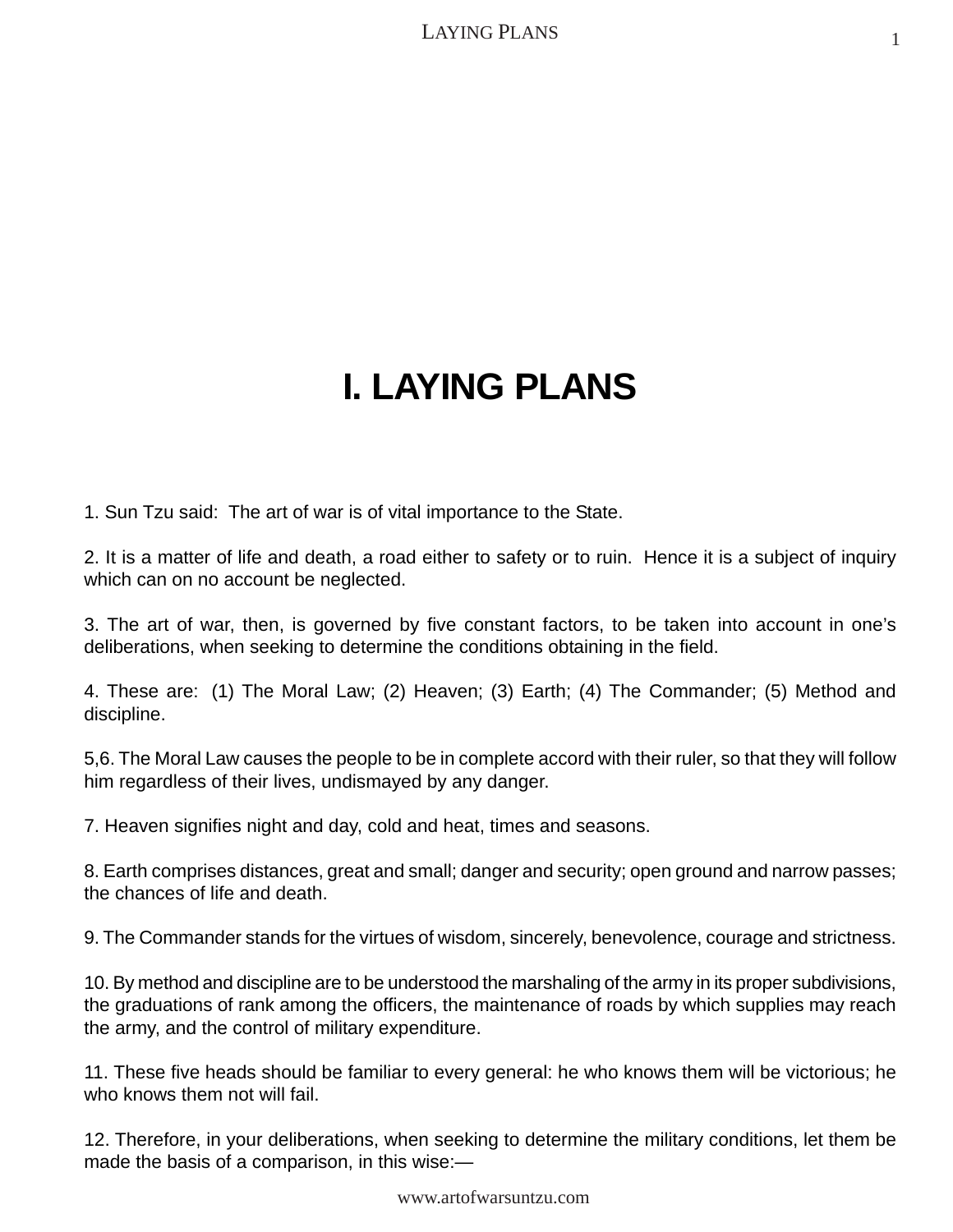### SUN TZU ON T<del>y</del>e Art Of War

- 13. (1) Which of the two sovereigns is imbued with the Moral law?
	- (2) Which of the two generals has most ability?
	- (3) With whom lie the advantages derived from Heaven and Earth?
	- (4) On which side is discipline most rigorously enforced?
	- (5) Which army is stronger?
	- (6) On which side are officers and men more highly trained?
	- (7) In which army is there the greater constancy both in reward and punishment?

14. By means of these seven considerations I can forecast victory or defeat.

15. The general that hearkens to my counsel and acts upon it, will conquer: let such a one be retained in command! The general that hearkens not to my counsel nor acts upon it, will suffer defeat:—let such a one be dismissed!

16. While heading the profit of my counsel, avail yourself also of any helpful circumstances over and beyond the ordinary rules.

17. According as circumstances are favorable, one should modify one's plans.

18. All warfare is based on deception.

19. Hence, when able to attack, we must seem unable; when using our forces, we must seem inactive; when we are near, we must make the enemy believe we are far away; when far away, we must make him believe we are near.

20. Hold out baits to entice the enemy. Feign disorder, and crush him.

21. If he is secure at all points, be prepared for him. If he is in superior strength, evade him.

22. If your opponent is of choleric temper, seek to irritate him. Pretend to be weak, that he may grow arrogant.

23. If he is taking his ease, give him no rest. If his forces are united, separate them.

24. Attack him where he is unprepared, appear where you are not expected.

25. These military devices, leading to victory, must not be divulged beforehand.

26. Now the general who wins a battle makes many calculations in his temple ere the battle is fought. The general who loses a battle makes but few calculations beforehand. Thus do many calculations lead to victory, and few calculations to defeat: how much more no calculation at all! It is by attention to this point that I can foresee who is likely to win or lose.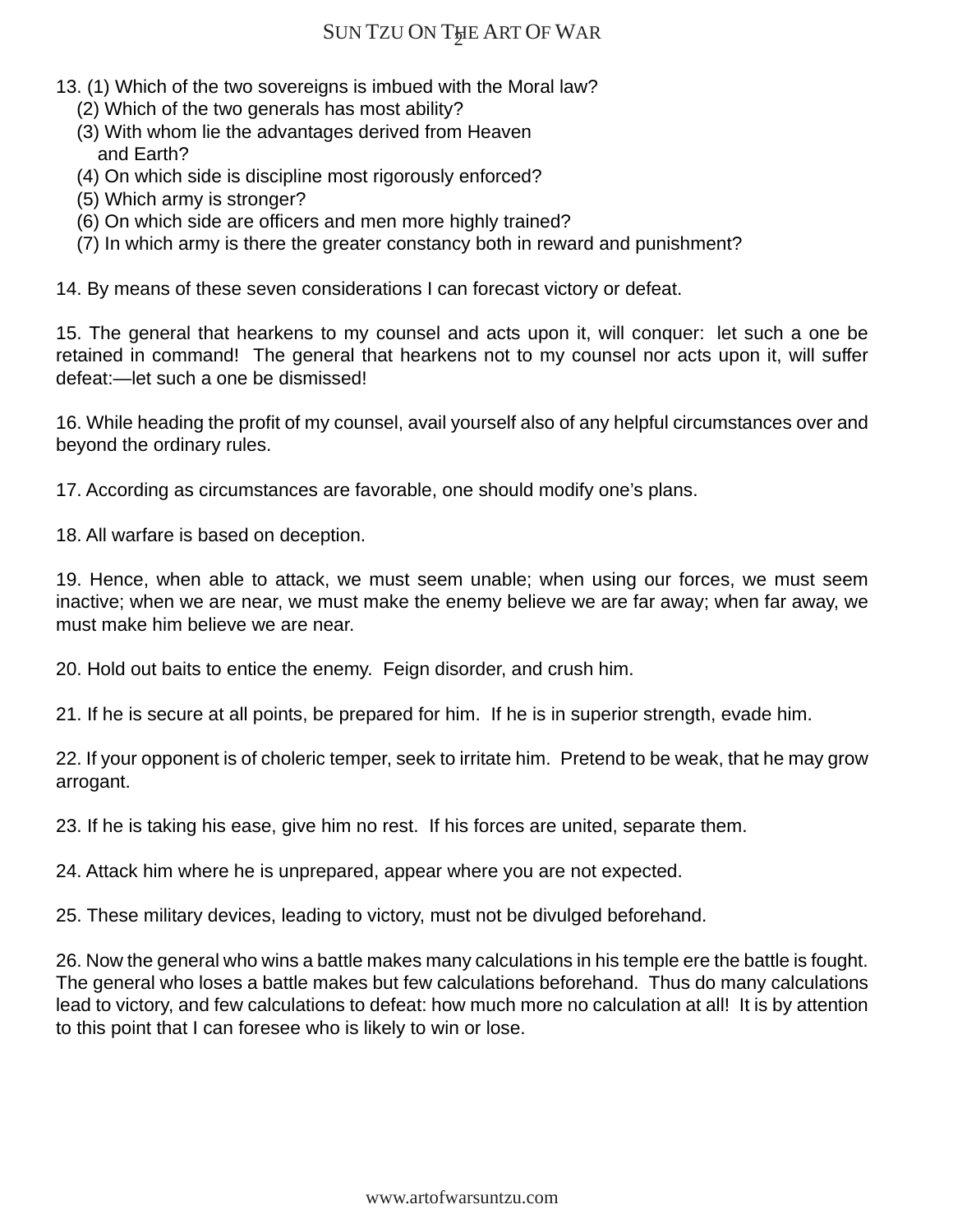### **II. WAGING WAR**

1. Sun Tzu said: In the operations of war, where there are in the field a thousand swift chariots, as many heavy chariots, and a hundred thousand mail-clad soldiers, with provisions enough to carry them a thousand li, the expenditure at home and at the front, including entertainment of guests, small items such as glue and paint, and sums spent on chariots and armor, will reach the total of a thousand ounces of silver per day. Such is the cost of raising an army of 100,000 men.

2. When you engage in actual fighting, if victory is long in coming, then men's weapons will grow dull and their ardor will be damped. If you lay siege to a town, you will exhaust your strength. 3. Again, if the campaign is protracted, the resources of the State will not be equal to the strain.

4. Now, when your weapons are dulled, your ardor damped, your strength exhausted and your treasure spent, other chieftains will spring up to take advantage of your extremity. Then no man, however wise, will be able to avert the consequences that must ensue.

5. Thus, though we have heard of stupid haste in war, cleverness has never been seen associated with long delays.

6. There is no instance of a country having benefited from prolonged warfare.

7. It is only one who is thoroughly acquainted with the evils of war that can thoroughly understand the profitable way of carrying it on.

8. The skillful soldier does not raise a second levy, neither are his supply-wagons loaded more than twice.

9. Bring war material with you from home, but forage on the enemy. Thus the army will have food enough for its needs.

10. Poverty of the State exchequer causes an army to be maintained by contributions from a distance. Contributing to maintain an army at a distance causes the people to be impoverished.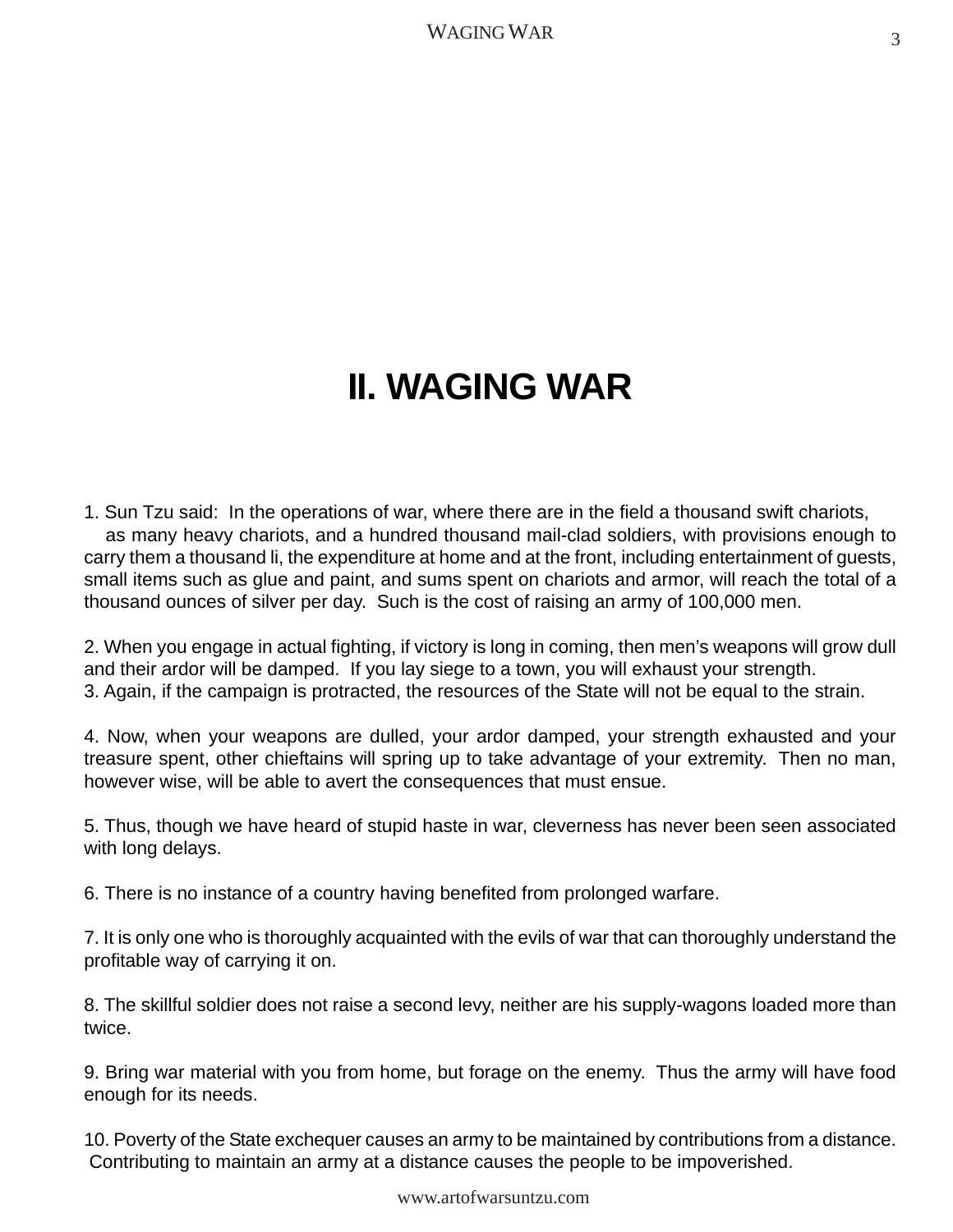11. On the other hand, the proximity of an army causes prices to go up; and high prices cause the people's substance to be drained away.

12. When their substance is drained away, the peasantry will be afflicted by heavy exactions.

13,14. With this loss of substance and exhaustion of strength, the homes of the people will be stripped bare, and three-tenths of their income will be dissipated; while government expenses for broken chariots, worn-out horses, breast-plates and helmets, bows and arrows, spears and shields, protective mantles, draught-oxen and heavy wagons, will amount to four-tenths of its total revenue.

15. Hence a wise general makes a point of foraging on the enemy. One cartload of the enemy's provisions is equivalent to twenty of one's own, and likewise a single picul of his provender is equivalent to twenty from one's own store.

16. Now in order to kill the enemy, our men must be roused to anger; that there may be advantage from defeating the enemy, they must have their rewards.

17. Therefore in chariot fighting, when ten or more chariots have been taken, those should be rewarded who took the first. Our own flags should be substituted for those of the enemy, and the chariots mingled and used in conjunction with ours. The captured soldiers should be kindly treated and kept.

18. This is called, using the conquered foe to augment one's own strength.

19. In war, then, let your great object be victory, not lengthy campaigns.

20. Thus it may be known that the leader of armies is the arbiter of the people's fate, the man on whom it depends whether the nation shall be in peace or in peril.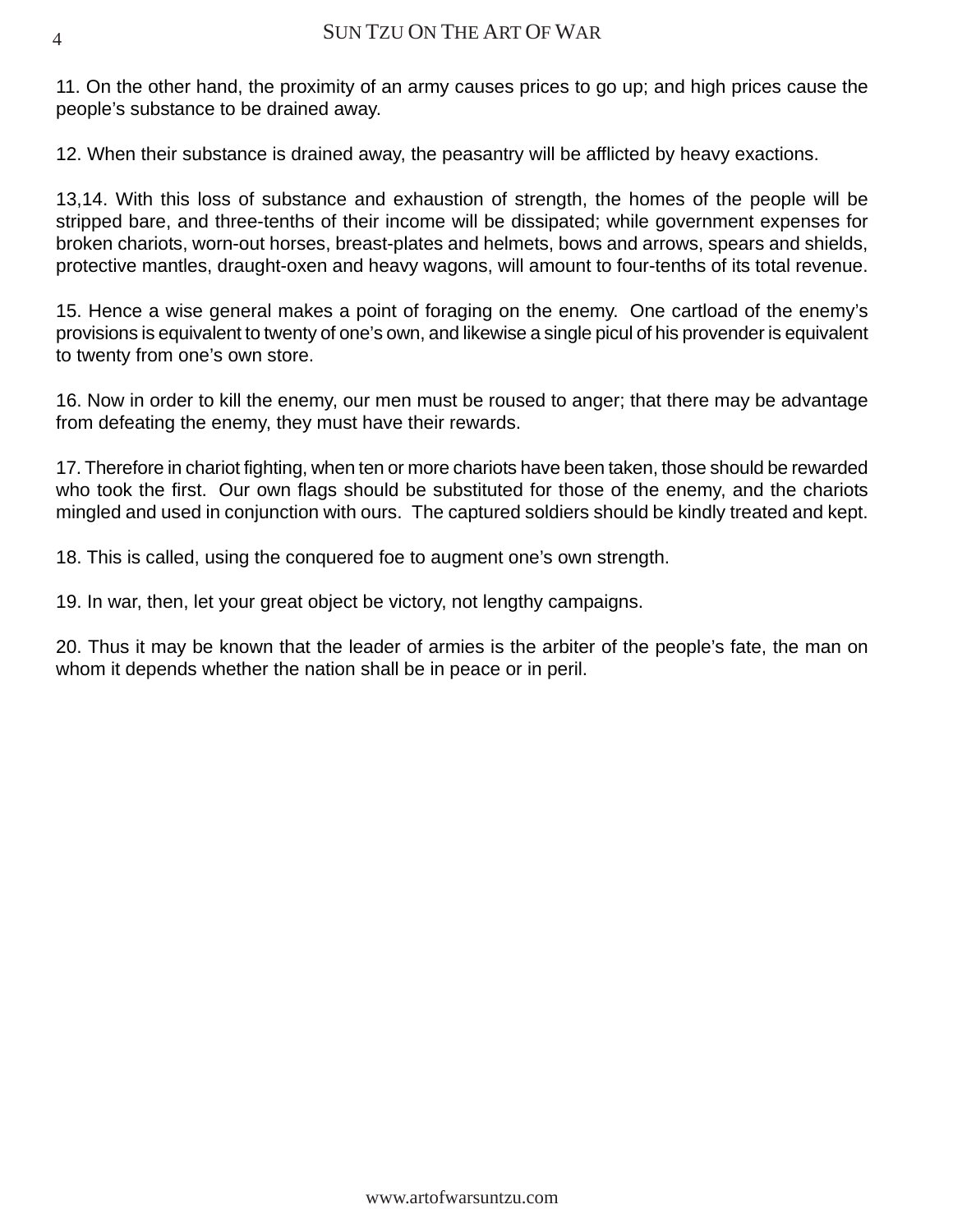### **III. ATTACK BY STRATAGEM**

1. Sun Tzu said: In the practical art of war, the best thing of all is to take the enemy's country whole and intact; to shatter and destroy it is not so good. So, too, it is better to recapture an army entire than to destroy it, to capture a regiment, a detachment or a company entire than to destroy them.

2. Hence to fight and conquer in all your battles is not supreme excellence; supreme excellence consists in breaking the enemy's resistance without fighting.

3. Thus the highest form of generalship is to balk the enemy's plans; the next best is to prevent the junction of the enemy's forces; the next in order is to attack the enemy's army in the field; and the worst policy of all is to besiege walled cities.

4. The rule is, not to besiege walled cities if it can possibly be avoided. The preparation of mantlets, movable shelters, and various implements of war, will take up three whole months; and the piling up of mounds over against the walls will take three months more.

5. The general, unable to control his irritation, will launch his men to the assault like swarming ants, with the result that one-third of his men are slain, while the town still remains untaken. Such are the disastrous effects of a siege.

6. Therefore the skillful leader subdues the enemy's troops without any fighting; he captures their cities without laying siege to them; he overthrows their kingdom without lengthy operations in the field.

7. With his forces intact he will dispute the mastery of the Empire, and thus, without losing a man, his triumph will be complete. This is the method of attacking by stratagem.

8. It is the rule in war, if our forces are ten to the enemy's one, to surround him; if five to one, to attack him; if twice as numerous, to divide our army into two.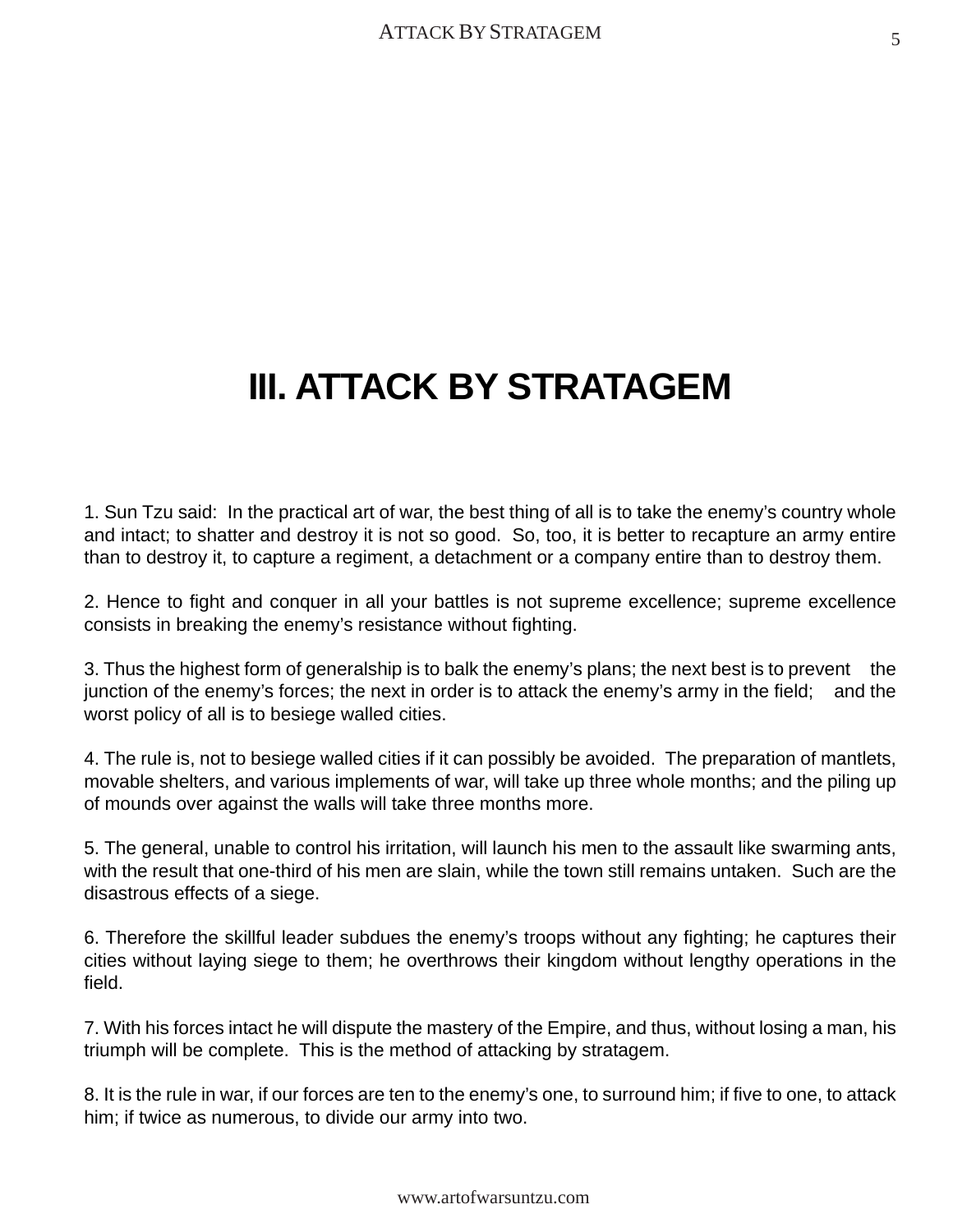9. If equally matched, we can offer battle; if slightly inferior in numbers, we can avoid the enemy; f quite unequal in every way, we can flee from him.

10. Hence, though an obstinate fight may be made by a small force, in the end it must be captured by the larger force.

11. Now the general is the bulwark of the State; if the bulwark is complete at all points; the State will be strong; if the bulwark is defective, the State will be weak.

12. There are three ways in which a ruler can bring misfortune upon his army:—

13. (1) By commanding the army to advance or to retreat, being ignorant of the fact that it cannot obey. This is called hobbling the army.

14. (2) By attempting to govern an army in the same way as he administers a kingdom, being ignorant of the conditions which obtain in an army. This causes restlessness in the soldier's minds.

15. (3) By employing the officers of his army without discrimination, through ignorance of the military principle of adaptation to circumstances. This shakes the confidence of the soldiers.

16. But when the army is restless and distrustful, trouble is sure to come from the other feudal princes. This is simply bringing anarchy into the army, and flinging victory away.

17. Thus we may know that there are five essentials for victory:

- (1) He will win who knows when to fight and when not to fight.
- (2) He will win who knows how to handle both superior and inferior forces.
- (3) He will win whose army is animated by the same spirit throughout all its ranks.
- (4) He will win who, prepared himself, waits to take the enemy unprepared.
- (5) He will win who has military capacity and is not interfered with by the sovereign.

18. Hence the saying: If you know the enemy and know yourself, you need not fear the result of a hundred battles. If you know yourself but not the enemy, for every victory gained you will also suffer a defeat. If you know neither the enemy nor yourself, you will succumb in every battle.

6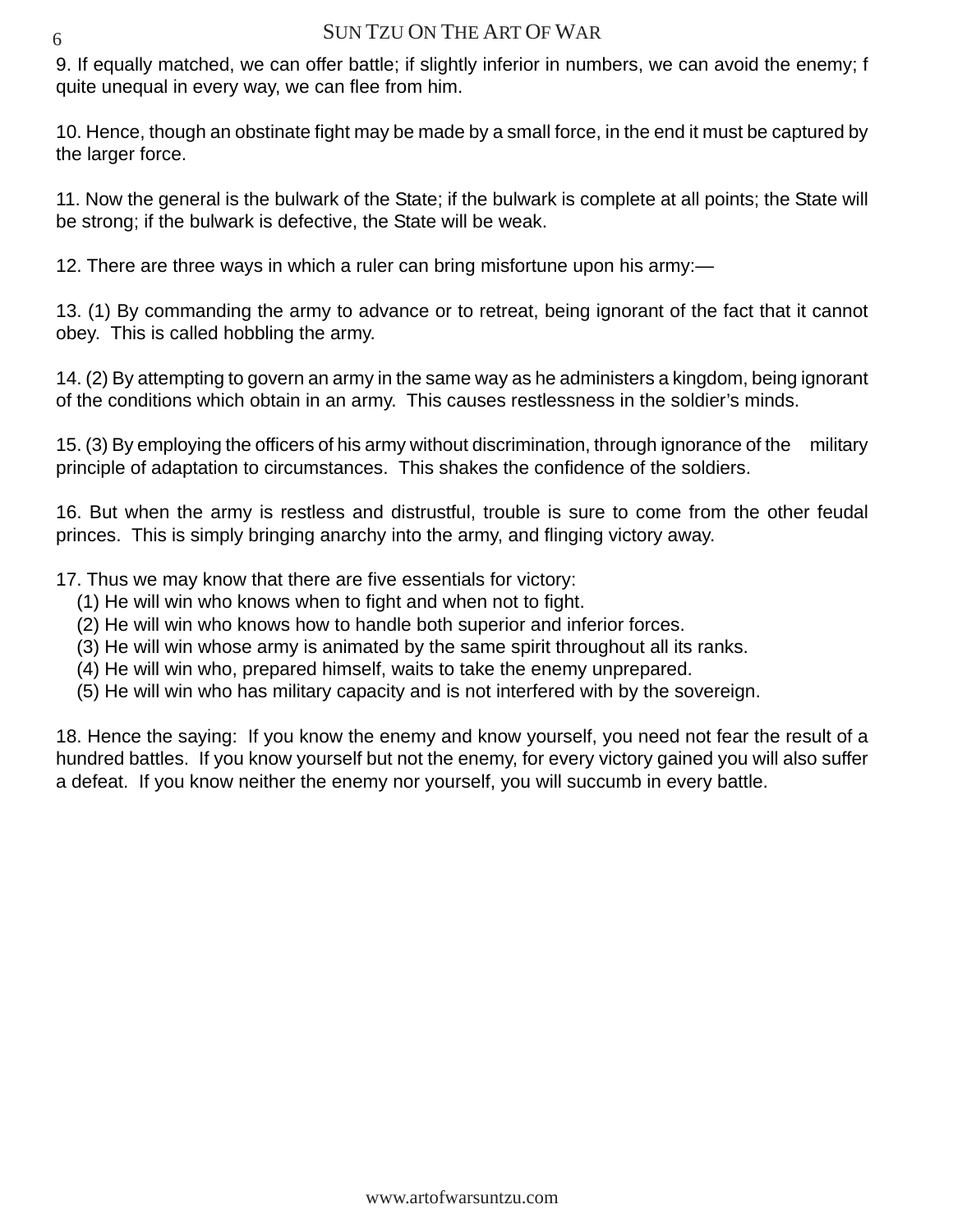### **IV. TACTICAL DISPOSITIONS**

1. Sun Tzu said: The good fighters of old first put themselves beyond the possibility of defeat, and then waited for an opportunity of defeating the enemy.

2. To secure ourselves against defeat lies in our own hands, but the opportunity of defeating the enemy is provided by the enemy himself.

3. Thus the good fighter is able to secure himself against defeat, but cannot make certain of defeating the enemy.

4. Hence the saying: One may know how to conquer without being able to do it.

5. Security against defeat implies defensive tactics; ability to defeat the enemy means taking the offensive.

6. Standing on the defensive indicates insufficient strength; attacking, a superabundance of strength.

7. The general who is skilled in defense hides in the most secret recesses of the earth; he who is skilled in attack flashes forth from the topmost heights of heaven. Thus on the one hand we have ability to protect ourselves; on the other, a victory that is complete.

8. To see victory only when it is within the ken of the common herd is not the acme of excellence.

9. Neither is it the acme of excellence if you fight and conquer and the whole Empire says, "Well done!"

10. To lift an autumn hair is no sign of great strength; to see the sun and moon is no sign of sharp sight; to hear the noise of thunder is no sign of a quick ear.

11. What the ancients called a clever fighter is one who not only wins, but excels in winning with ease.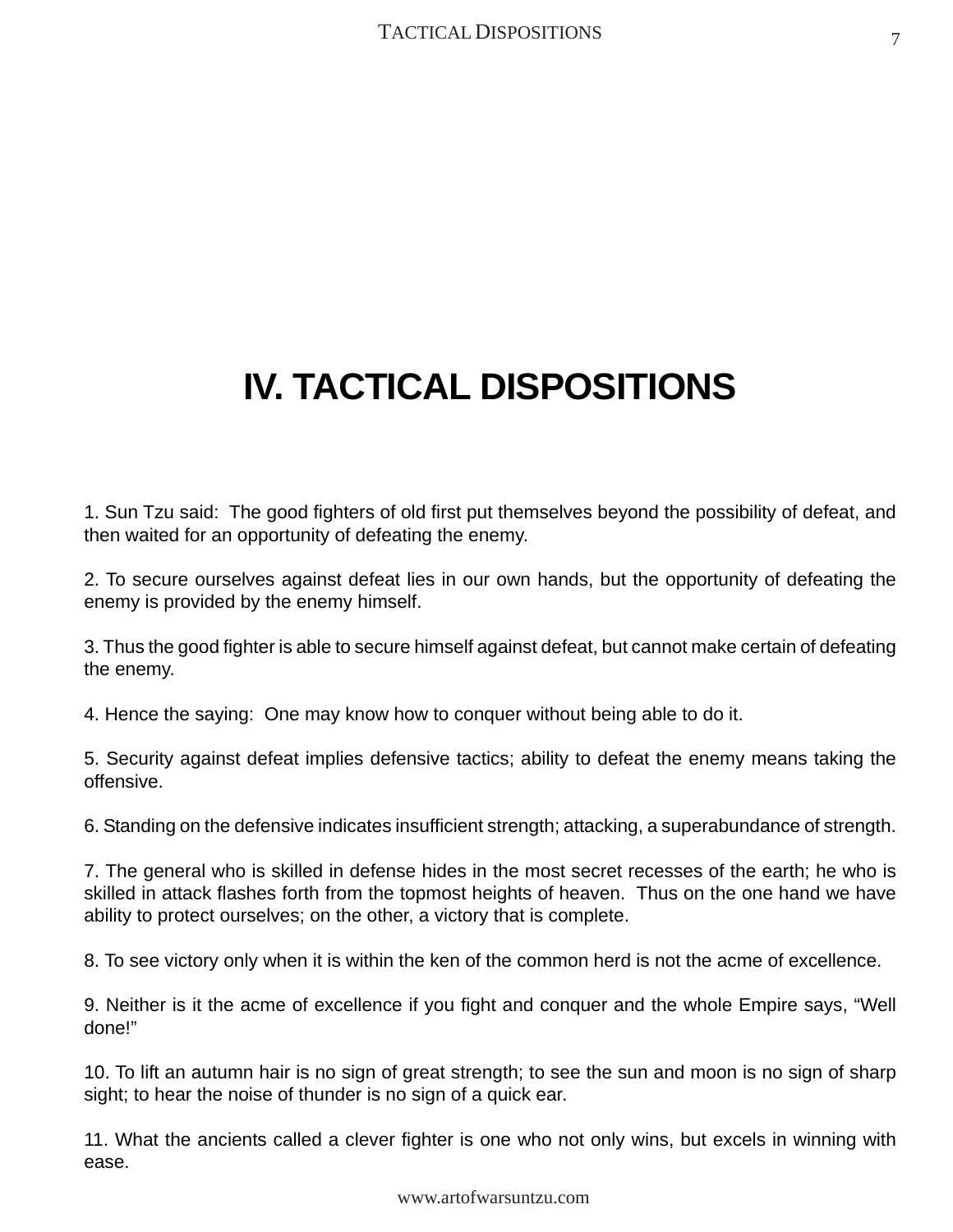12. Hence his victories bring him neither reputation for wisdom nor credit for courage.

13. He wins his battles by making no mistakes. Making no mistakes is what establishes the certainty of victory, for it means conquering an enemy that is already defeated.

14. Hence the skillful fighter puts himself into a position which makes defeat impossible, and does not miss the moment for defeating the enemy.

15. Thus it is that in war the victorious strategist only seeks battle after the victory has been won, whereas he who is destined to defeat first fights and afterwards looks for victory.

16. The consummate leader cultivates the moral law, and strictly adheres to method and discipline; thus it is in his power to control success.

17. In respect of military method, we have, firstly, Measurement; secondly, Estimation of quantity; thirdly, Calculation; fourthly, Balancing of chances; fifthly, Victory.

18. Measurement owes its existence to Earth; Estimation of quantity to Measurement; Calculation to Estimation of quantity; Balancing of chances to Calculation; and Victory to Balancing of chances.

19. A victorious army opposed to a routed one, is as a pound's weight placed in the scale against a single grain.

20. The onrush of a conquering force is like the bursting of pent-up waters into a chasm a thousand fathoms deep.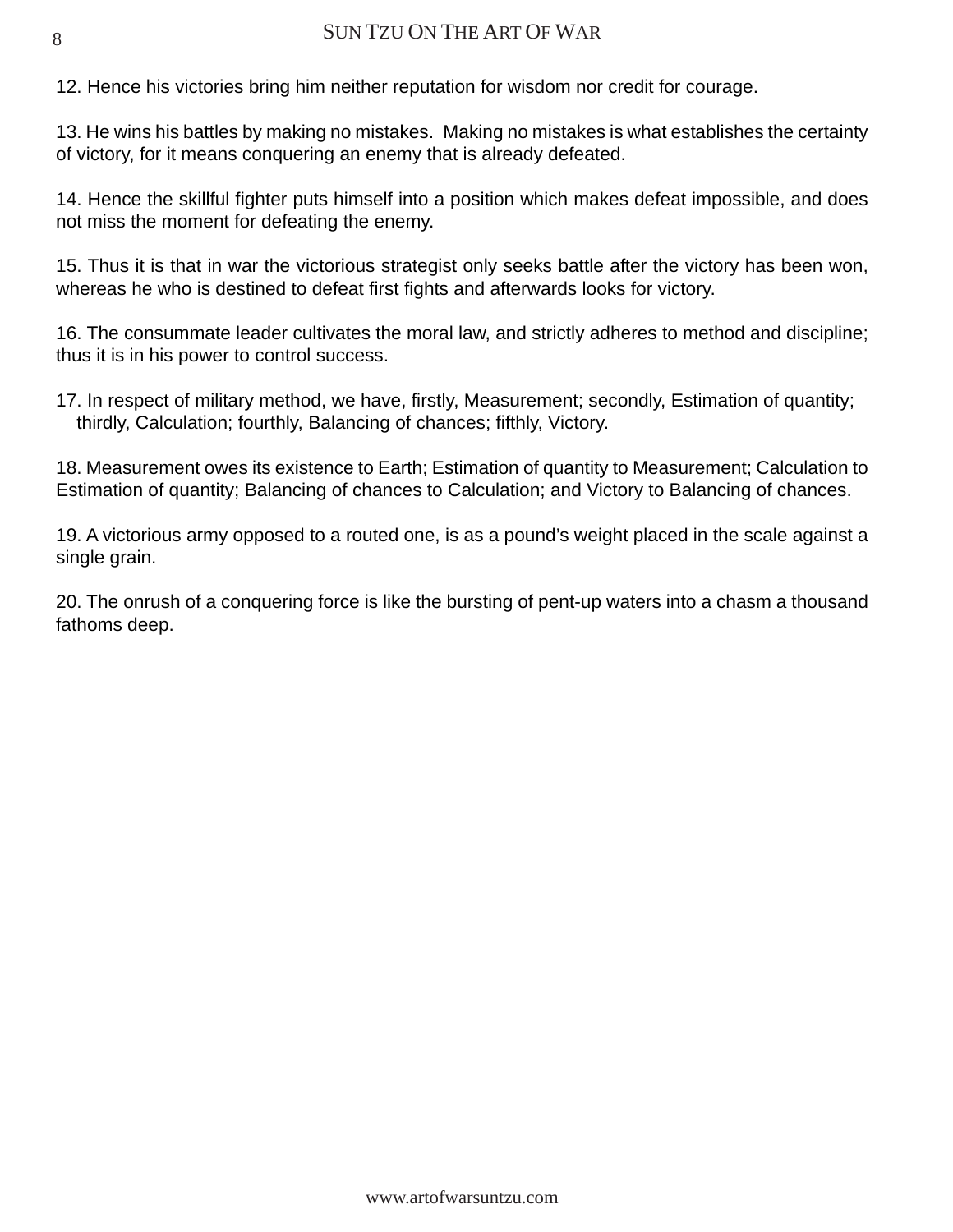### **V. ENERGY**

1. Sun Tzu said: The control of a large force is the same principle as the control of a few men: it is merely a question of dividing up their numbers.

2. Fighting with a large army under your command is nowise different from fighting with a small one: it is merely a question of instituting signs and signals.

3. To ensure that your whole host may withstand the brunt of the enemy's attack and remain unshaken— this is effected by maneuvers direct and indirect.

4. That the impact of your army may be like a grindstone dashed against an egg—this is effected by the science of weak points and strong.

5. In all fighting, the direct method may be used for joining battle, but indirect methods will be needed in order to secure victory.

6. Indirect tactics, efficiently applied, are inexhaustible as Heaven and Earth, unending as the flow of rivers and streams; like the sun and moon, they end but to begin anew; like the four seasons, they pass away to return once more.

7. There are not more than five musical notes, yet the combinations of these five give rise to more melodies than can ever be heard.

8. There are not more than five primary colors (blue, yellow, red, white, and black), yet in combination they produce more hues than can ever been seen.

9. There are not more than five cardinal tastes (sour, acrid, salt, sweet, bitter), yet combinations of them yield more flavors than can ever be tasted.

10. In battle, there are not more than two methods of attack—the direct and the indirect; yet these two in combination give rise to an endless series of maneuvers.

www.artofwarsuntzu.com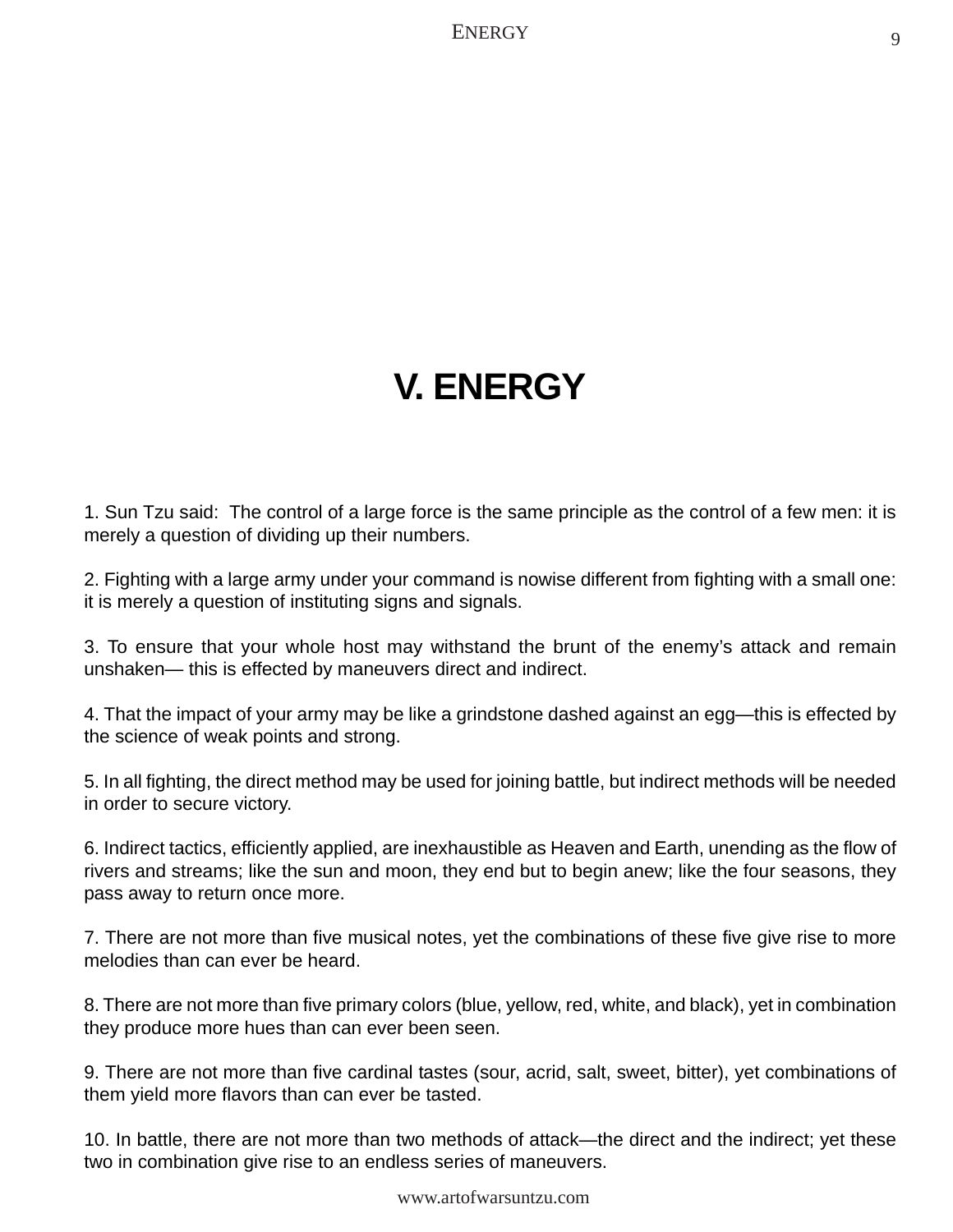11. The direct and the indirect lead on to each other in turn. It is like moving in a circle—you never come to an end. Who can exhaust the possibilities of their combination?

12. The onset of troops is like the rush of a torrent which will even roll stones along in its course.

13. The quality of decision is like the well-timed swoop of a falcon which enables it to strike and destroy its victim.

14. Therefore the good fighter will be terrible in his onset, and prompt in his decision.

15. Energy may be likened to the bending of a crossbow; decision, to the releasing of a trigger.

16. Amid the turmoil and tumult of battle, there may be seeming disorder and yet no real disorder at all; amid confusion and chaos, your array may be without head or tail, yet it will be proof against defeat.

17. Simulated disorder postulates perfect discipline, simulated fear postulates courage; simulated weakness postulates strength.

18. Hiding order beneath the cloak of disorder is simply a question of subdivision; concealing courage under a show of timidity presupposes a fund of latent energy; masking strength with weakness is to be effected by tactical dispositions.

19. Thus one who is skillful at keeping the enemy on the move maintains deceitful appearances, according to which the enemy will act. He sacrifices something, that the enemy may snatch at it.

20. By holding out baits, he keeps him on the march; then with a body of picked men he lies in wait for him.

21. The clever combatant looks to the effect of combined energy, and does not require too much from individuals. Hence his ability to pick out the right men and utilize combined energy.

22. When he utilizes combined energy, his fighting men become as it were like unto rolling logs or stones. For it is the nature of a log or stone to remain motionless on level ground, and to move when on a slope; if four-cornered, to come to a standstill, but if round-shaped, to go rolling down.

23. Thus the energy developed by good fighting men is as the momentum of a round stone rolled down a mountain thousands of feet in height. So much on the subject of energy.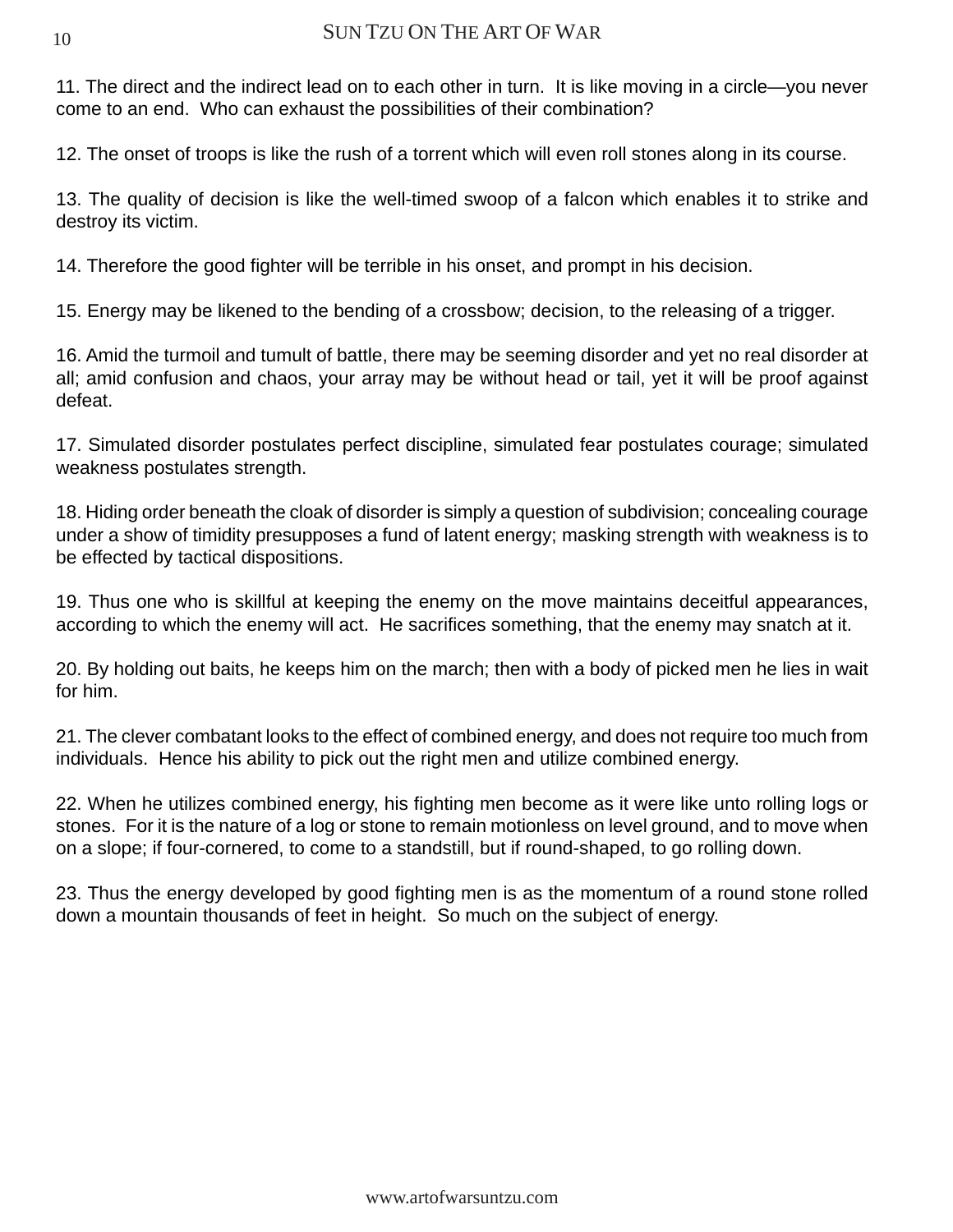## **VI. WEAK POINTS AND STRONG**

1. Sun Tzu said: Whoever is first in the field and awaits the coming of the enemy, will be fresh for the fight; whoever is second in the field and has to hasten to battle will arrive exhausted.

2. Therefore the clever combatant imposes his will on the enemy, but does not allow the enemy's will to be imposed on him.

3. By holding out advantages to him, he can cause the enemy to approach of his own accord; or, by inflicting damage, he can make it impossible for the enemy to draw near.

4. If the enemy is taking his ease, he can harass him; if well supplied with food, he can starve him out; if quietly encamped, he can force him to move.

5. Appear at points which the enemy must hasten to defend; march swiftly to places where you are not expected.

6. An army may march great distances without distress, if it marches through country where the enemy is not.

7. You can be sure of succeeding in your attacks if you only attack places which are undefended. You can ensure the safety of your defense if you only hold positions that cannot be attacked.

8. Hence that general is skillful in attack whose opponent does not know what to defend; and he is skillful in defense whose opponent does not know what to attack.

9. O divine art of subtlety and secrecy! Through you we learn to be invisible, through you inaudible; and hence we can hold the enemy's fate in our hands.

10. You may advance and be absolutely irresistible, if you make for the enemy's weak points; you may retire and be safe from pursuit if your movements are more rapid than those of the enemy.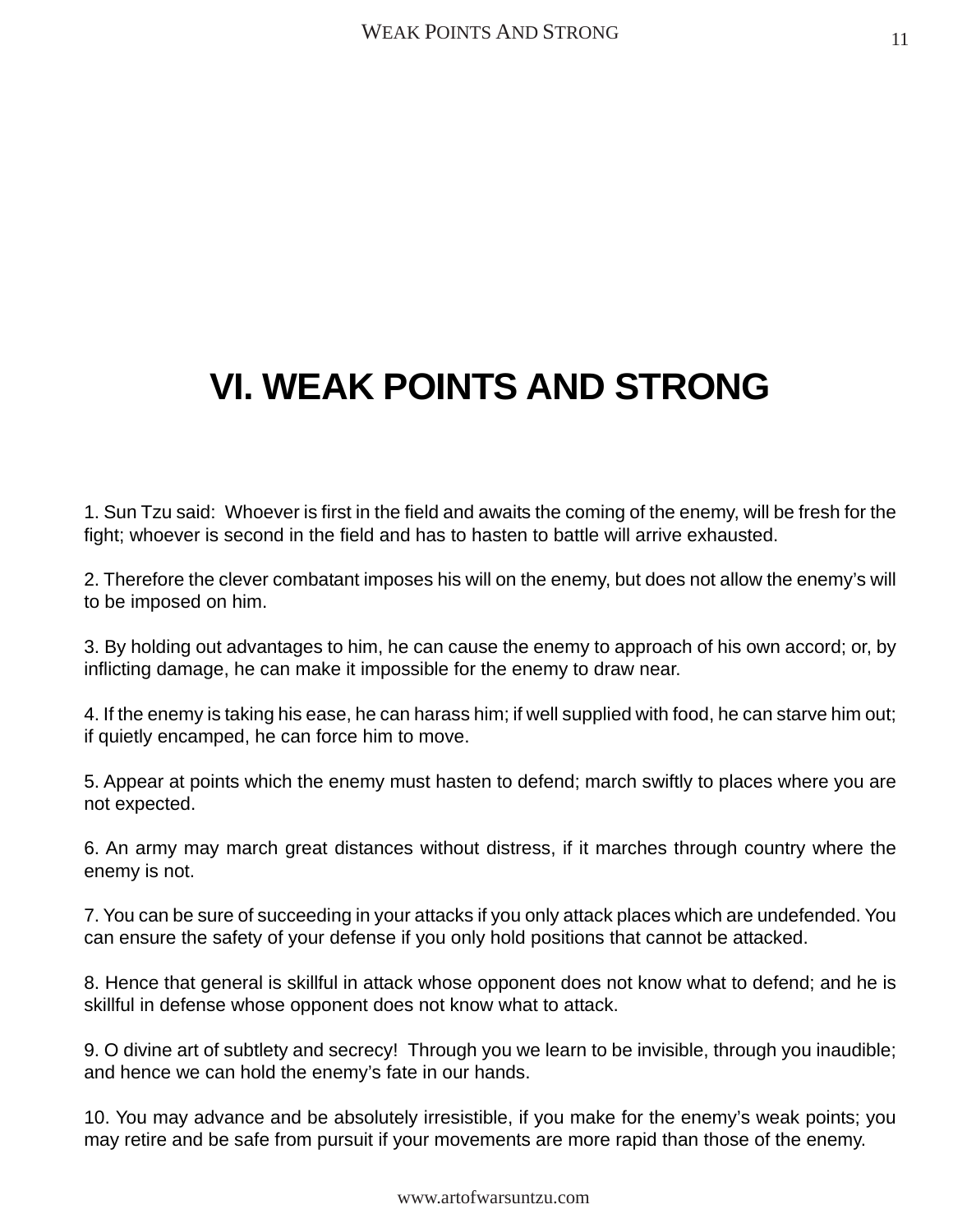11. If we wish to fight, the enemy can be forced to an engagement even though he be sheltered behind a high rampart and a deep ditch. All we need do is attack some other place that he will be obliged to relieve.

12. If we do not wish to fight, we can prevent the enemy from engaging us even though the lines of our encampment be merely traced out on the ground. All we need do is to throw something odd and unaccountable in his way.

13. By discovering the enemy's dispositions and remaining invisible ourselves, we can keep our forces concentrated, while the enemy's must be divided.

14. We can form a single united body, while the enemy must split up into fractions. Hence there will be a whole pitted against separate parts of a whole, which means that we shall be many to the enemy's few.

15. And if we are able thus to attack an inferior force with a superior one, our opponents will be in dire straits.

16. The spot where we intend to fight must not be made known; for then the enemy will have to prepare against a possible attack at several different points; and his forces being thus distributed in many directions, the numbers we shall have to face at any given point will be proportionately few.

17. For should the enemy strengthen his van, he will weaken his rear; should he strengthen his rear, he will weaken his van; should he strengthen his left, he will weaken his right; should he strengthen his right, he will weaken his left. If he sends reinforcements everywhere, he will everywhere be weak.

18. Numerical weakness comes from having to prepare against possible attacks; numerical strength, from compelling our adversary to make these preparations against us.

19. Knowing the place and the time of the coming battle, we may concentrate from the greatest distances in order to fight.

20. But if neither time nor place be known, then the left wing will be impotent to succor the right,

 the right equally impotent to succor the left, the van unable to relieve the rear, or the rear to support the van. How much more so if the furthest portions of the army are anything under a hundred LI apart, and even the nearest are separated by several LI!

21. Though according to my estimate the soldiers of Yueh exceed our own in number, that shall advantage them nothing in the matter of victory. I say then that victory can be achieved.

22. Though the enemy be stronger in numbers, we may prevent him from fighting. Scheme so as to discover his plans and the likelihood of their success.

23. Rouse him, and learn the principle of his activity or inactivity. Force him to reveal himself, so as to find out his vulnerable spots.

24. Carefully compare the opposing army with your own, so that you may know where strength is superabundant and where it is deficient.

12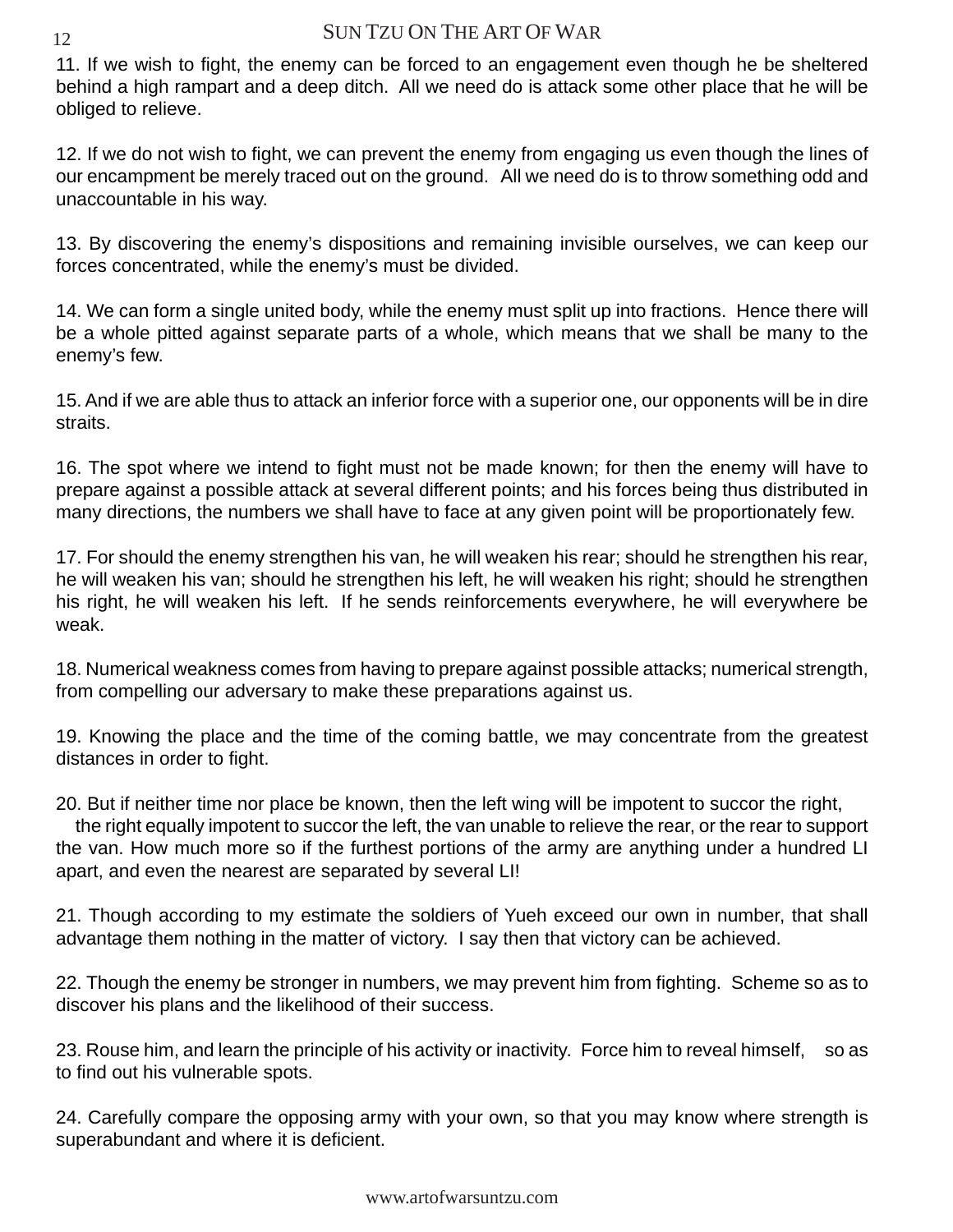#### WEAK POINTS AND STRONG 13

25. In making tactical dispositions, the highest pitch you can attain is to conceal them; conceal your dispositions, and you will be safe from the prying of the subtlest spies, from the machinations of the wisest brains.

26. How victory may be produced for them out of the enemy's own tactics—that is what the multitude cannot comprehend.

27. All men can see the tactics whereby I conquer, but what none can see is the strategy out of which victory is evolved.

28. Do not repeat the tactics which have gained you one victory, but let your methods be regulated by the infinite variety of circumstances.

29. Military tactics are like unto water; for water in its natural course runs away from high places and hastens downwards.

30. So in war, the way is to avoid what is strong and to strike at what is weak.

31. Water shapes its course according to the nature of the ground over which it flows; the soldier works out his victory in relation to the foe whom he is facing.

32. Therefore, just as water retains no constant shape, so in warfare there are no constant conditions.

33. He who can modify his tactics in relation to his opponent and thereby succeed in winning, may be called a heaven-born captain.

34. The five elements (water, fire, wood, metal, earth) are not always equally predominant; the four seasons make way for each other in turn. There are short days and long; the moon has its periods of waning and waxing.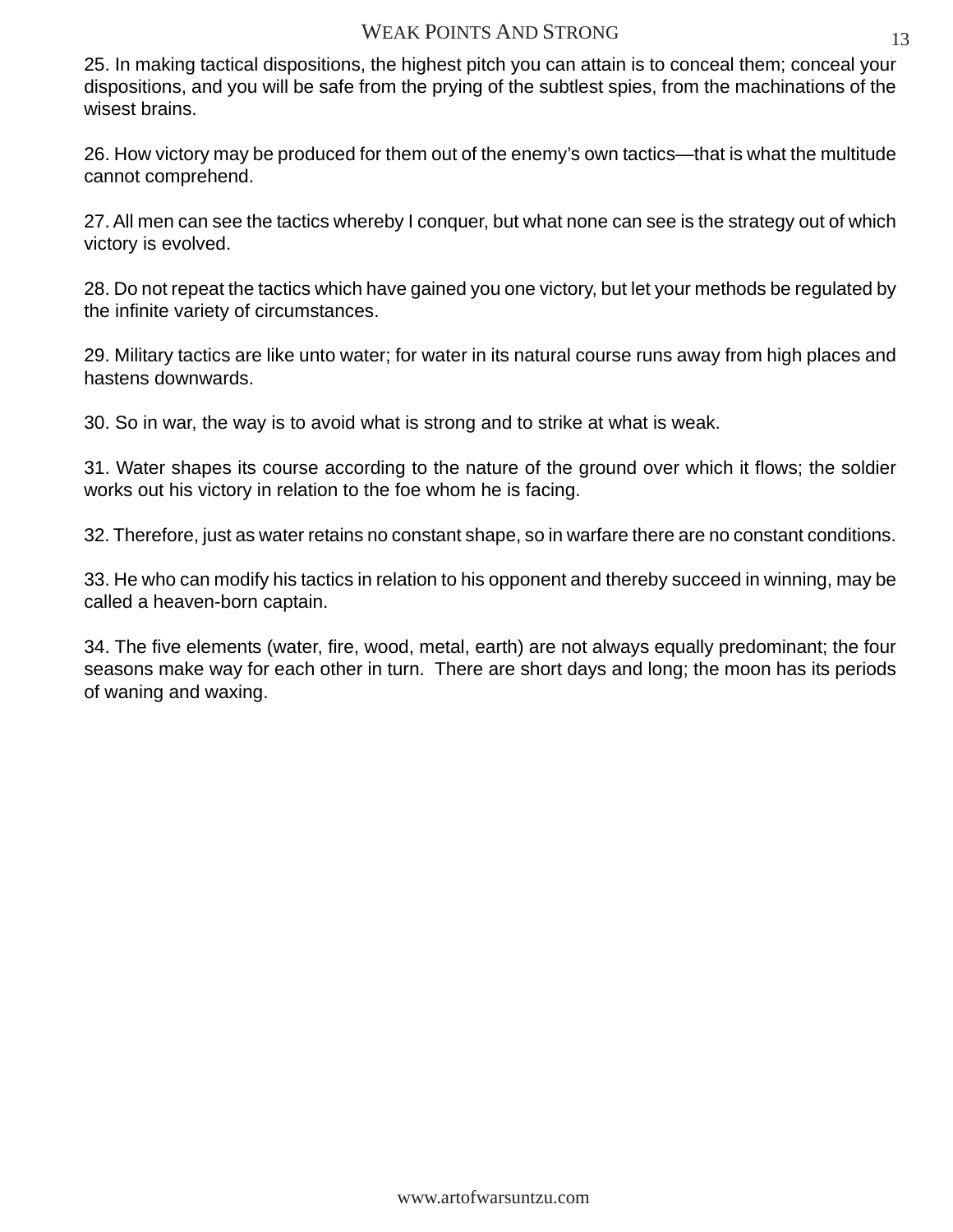### **VII. MANEUVERING**

1. Sun Tzu said: In war, the general receives his commands from the sovereign.

2. Having collected an army and concentrated his forces, he must blend and harmonize the different elements thereof before pitching his camp.

3. After that, comes tactical maneuvering, than which there is nothing more difficult. The difficulty of tactical maneuvering consists in turning the devious into the direct, and misfortune into gain.

4. Thus, to take a long and circuitous route, after enticing the enemy out of the way, and though starting after him, to contrive to reach the goal before him, shows knowledge of the artifice of deviation.

5. Maneuvering with an army is advantageous; with an undisciplined multitude, most dangerous.

6. If you set a fully equipped army in march in order to snatch an advantage, the chances are that you will be too late. On the other hand, to detach a flying column for the purpose involves the sacrifice of its baggage and stores.

7. Thus, if you order your men to roll up their buff-coats, and make forced marches without halting day or night, covering double the usual distance at a stretch, doing a hundred LI in order to wrest an advantage, the leaders of all your three divisions will fall into the hands of the enemy.

8. The stronger men will be in front, the jaded ones will fall behind, and on this plan only one-tenth of your army will reach its destination.

9. If you march fifty LI in order to outmaneuver the enemy, you will lose the leader of your first division, and only half your force will reach the goal.

10. If you march thirty LI with the same object, two-thirds of your army will arrive.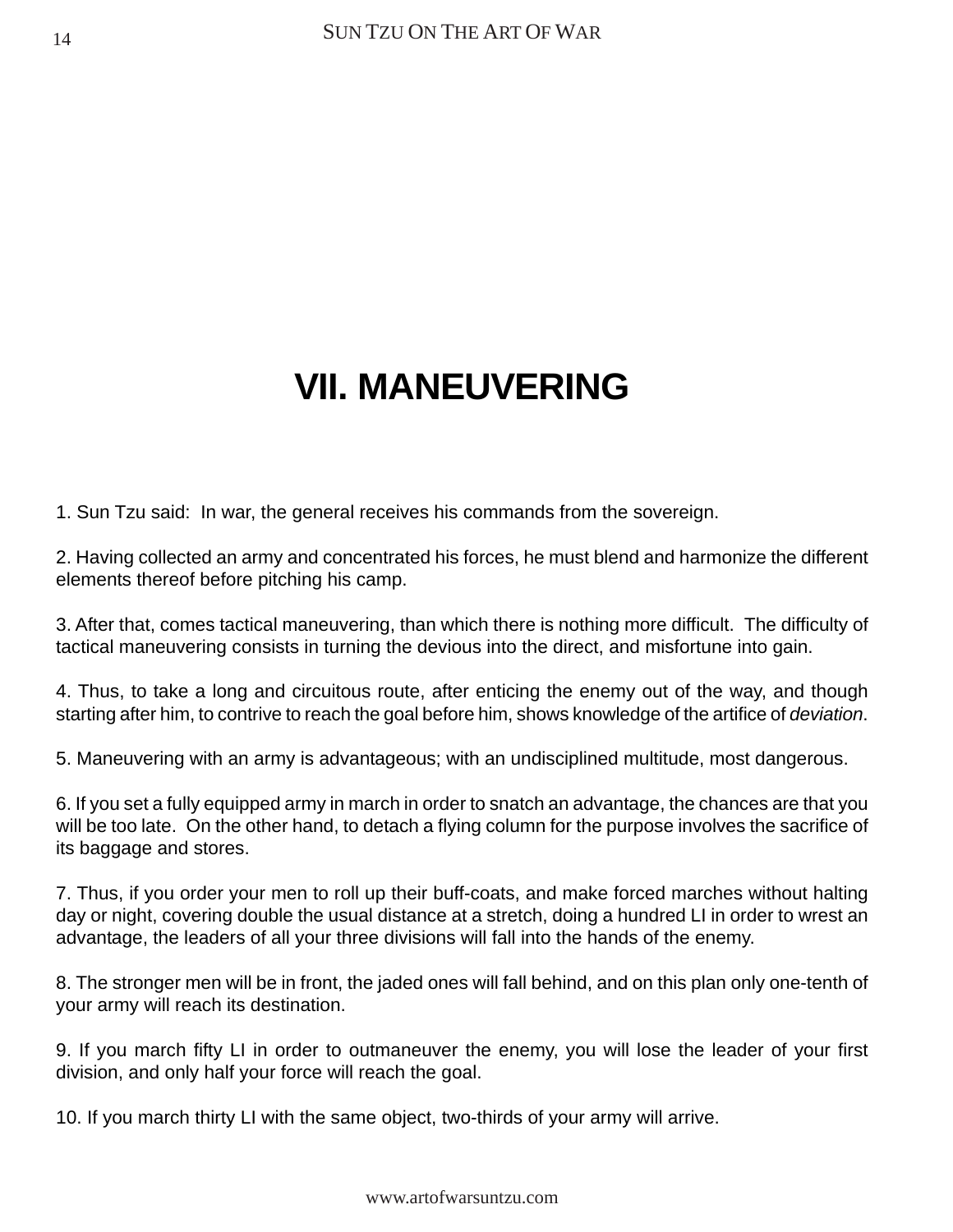#### MANEUVERING 15

11. We may take it then that an army without its baggage-train is lost; without provisions it is lost; without bases of supply it is lost.

12. We cannot enter into alliances until we are acquainted with the designs of our neighbors.

13. We are not fit to lead an army on the march unless we are familiar with the face of the country its mountains and forests, its pitfalls and precipices, its marshes and swamps.

14. We shall be unable to turn natural advantage to account unless we make use of local guides.

15. In war, practice dissimulation, and you will succeed.

16. Whether to concentrate or to divide your troops, must be decided by circumstances.

17. Let your rapidity be that of the wind, your compactness that of the forest.

18. In raiding and plundering be like fire, is immovability like a mountain.

19. Let your plans be dark and impenetrable as night, and when you move, fall like a thunderbolt.

20. When you plunder a countryside, let the spoil be divided amongst your men; when you capture new territory, cut it up into allotments for the benefit of the soldiery.

21. Ponder and deliberate before you make a move.

22. He will conquer who has learnt the artifice of deviation. Such is the art of maneuvering.

23. The Book of Army Management says: On the field of battle, the spoken word does not carry far enough: hence the institution of gongs and drums. Nor can ordinary objects be seen clearly enough: hence the institution of banners and flags.

24. Gongs and drums, banners and flags, are means whereby the ears and eyes of the host may be focused on one particular point.

25. The host thus forming a single united body, is it impossible either for the brave to advance alone, or for the cowardly to retreat alone. This is the art of handling large masses of men.

26. In night-fighting, then, make much use of signal-fires and drums, and in fighting by day, of flags and banners, as a means of influencing the ears and eyes of your army.

27. A whole army may be robbed of its spirit; a commander-in-chief may be robbed of his presence of mind.

28. Now a soldier's spirit is keenest in the morning; by noonday it has begun to flag; and in the evening, his mind is bent only on returning to camp.

29. A clever general, therefore, avoids an army when its spirit is keen, but attacks it when it is sluggish and inclined to return. This is the art of studying moods.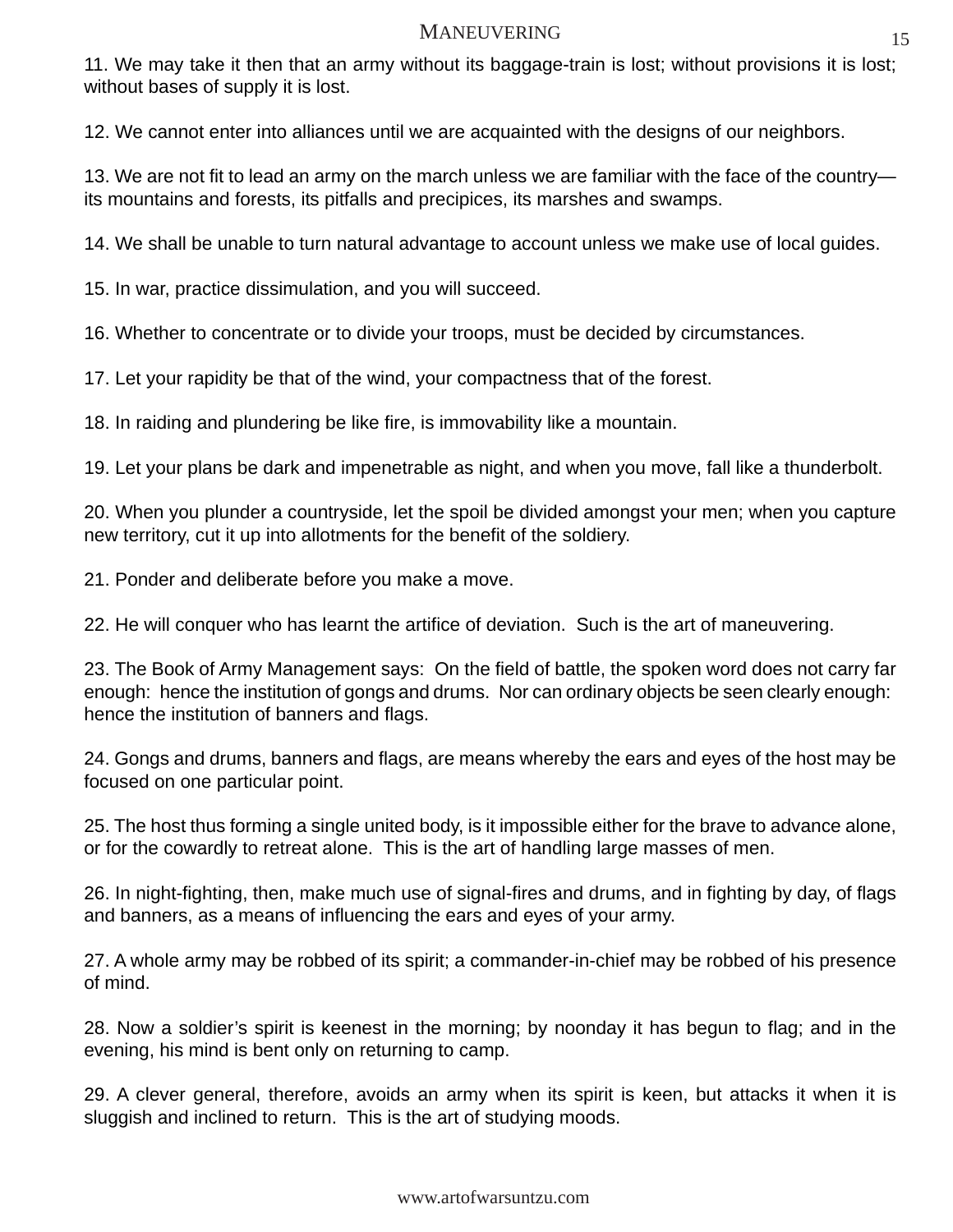30. Disciplined and calm, to await the appearance of disorder and hubbub amongst the enemy:—this is the art of retaining self-possession.

31. To be near the goal while the enemy is still far from it, to wait at ease while the enemy is toiling and struggling, to be well-fed while the enemy is famished:—this is the art of husbanding one's strength.

32. To refrain from intercepting an enemy whose banners are in perfect order, to refrain from attacking an army drawn up in calm and confident array:—this is the art of studying circumstances.

33. It is a military axiom not to advance uphill against the enemy, nor to oppose him when he comes downhill.

34. Do not pursue an enemy who simulates flight; do not attack soldiers whose temper is keen.

35. Do not swallow bait offered by the enemy. Do not interfere with an army that is returning home.

36. When you surround an army, leave an outlet free. Do not press a desperate foe too hard.

37. Such is the art of warfare.

16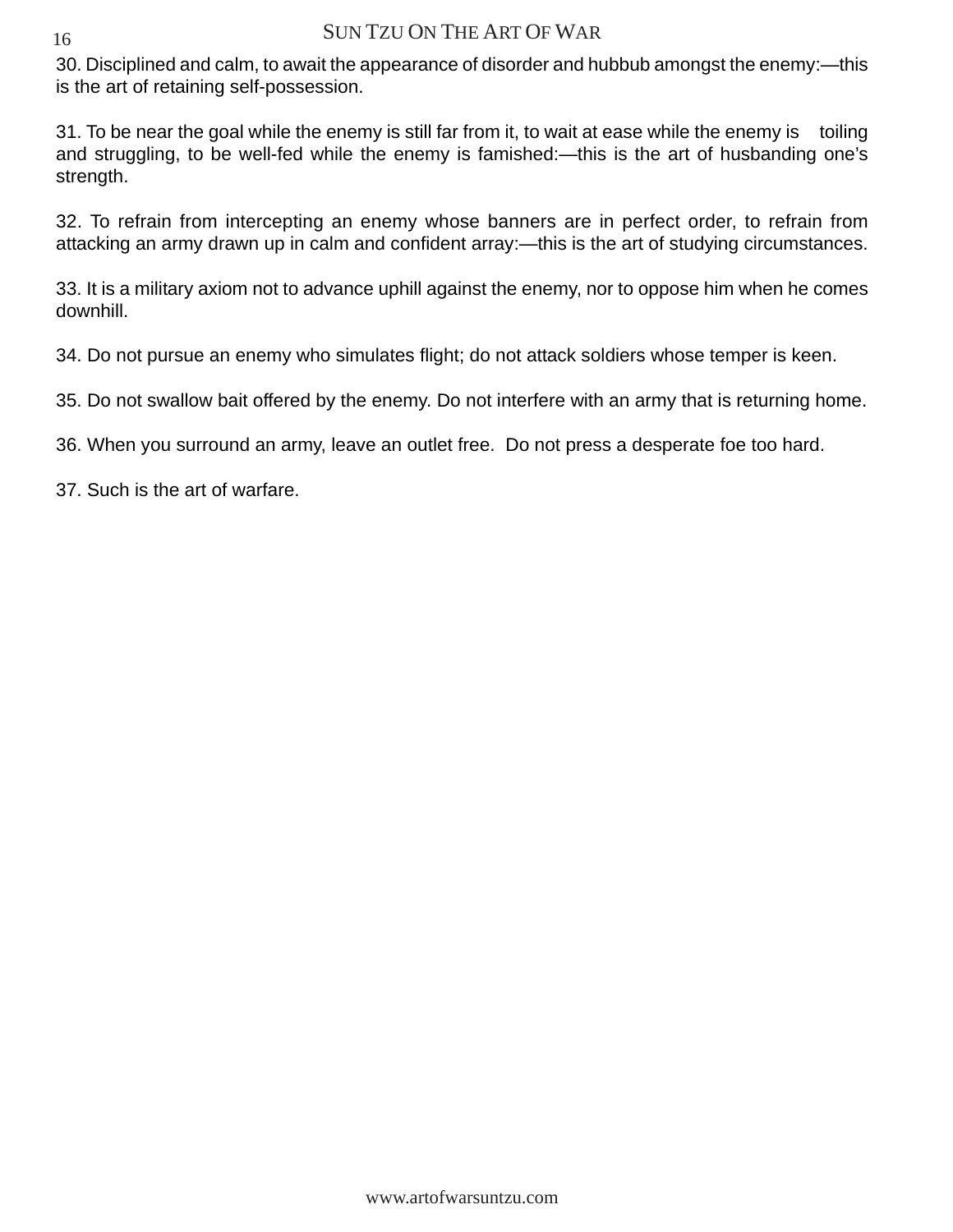### **VIII. VARIATION IN TACTICS**

1. Sun Tzu said: In war, the general receives his commands from the sovereign, collects his army and concentrates his forces

2. When in difficult country, do not encamp. In country where high roads intersect, join hands with your allies. Do not linger in dangerously isolated positions. In hemmed-in situations, you must resort to stratagem. In desperate position, you must fight.

3. There are roads which must not be followed, armies which must be not attacked, towns which must be besieged, positions which must not be contested, commands of the sovereign which must not be obeyed.

4. The general who thoroughly understands the advantages that accompany variation of tactics knows how to handle his troops.

5. The general who does not understand these, may be well acquainted with the configuration of the country, yet he will not be able to turn his knowledge to practical account.

6. So, the student of war who is unversed in the art of war of varying his plans, even though he be acquainted with the Five Advantages, will fail to make the best use of his men.

7. Hence in the wise leader's plans, considerations of advantage and of disadvantage will be blended together.

8. If our expectation of advantage be tempered in this way, we may succeed in accomplishing the essential part of our schemes.

9. If, on the other hand, in the midst of difficulties we are always ready to seize an advantage, we may extricate ourselves from misfortune.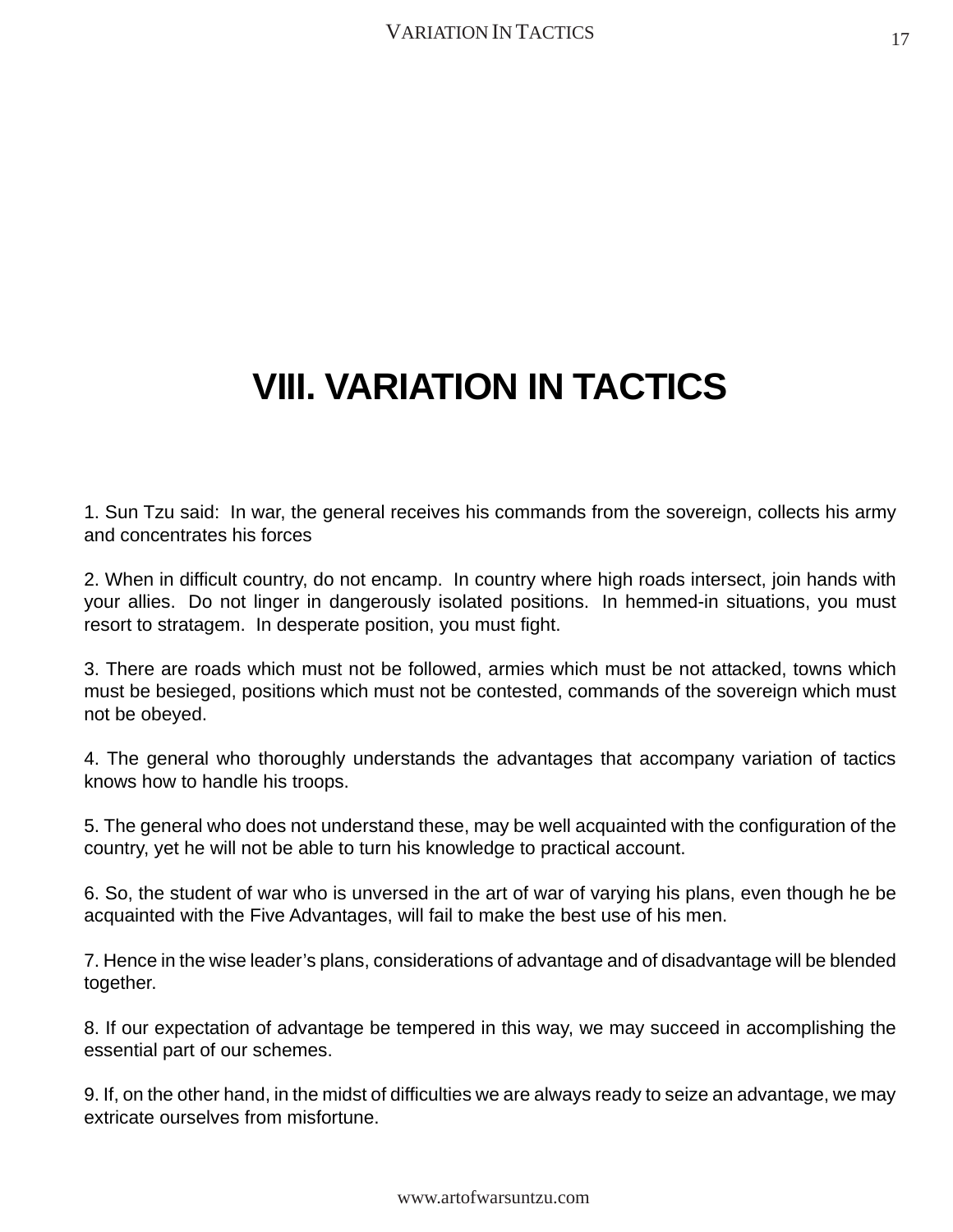10. Reduce the hostile chiefs by inflicting damage on them; and make trouble for them, and keep them constantly engaged; hold out specious allurements, and make them rush to any given point.

11. The art of war teaches us to rely not on the likelihood of the enemy's not coming, but on our own readiness to receive him; not on the chance of his not attacking, but rather on the fact that we have made our position unassailable.

12. There are five dangerous faults which may affect a general:

- (1) Recklessness, which leads to destruction;
- (2) cowardice, which leads to capture;
- (3) a hasty temper, which can be provoked by insults;
- (4) a delicacy of honor which is sensitive to shame;
- (5) over-solicitude for his men, which exposes him to worry and trouble.

13. These are the five besetting sins of a general, ruinous to the conduct of war.

14. When an army is overthrown and its leader slain, the cause will surely be found among these five dangerous faults. Let them be a subject of meditation.

18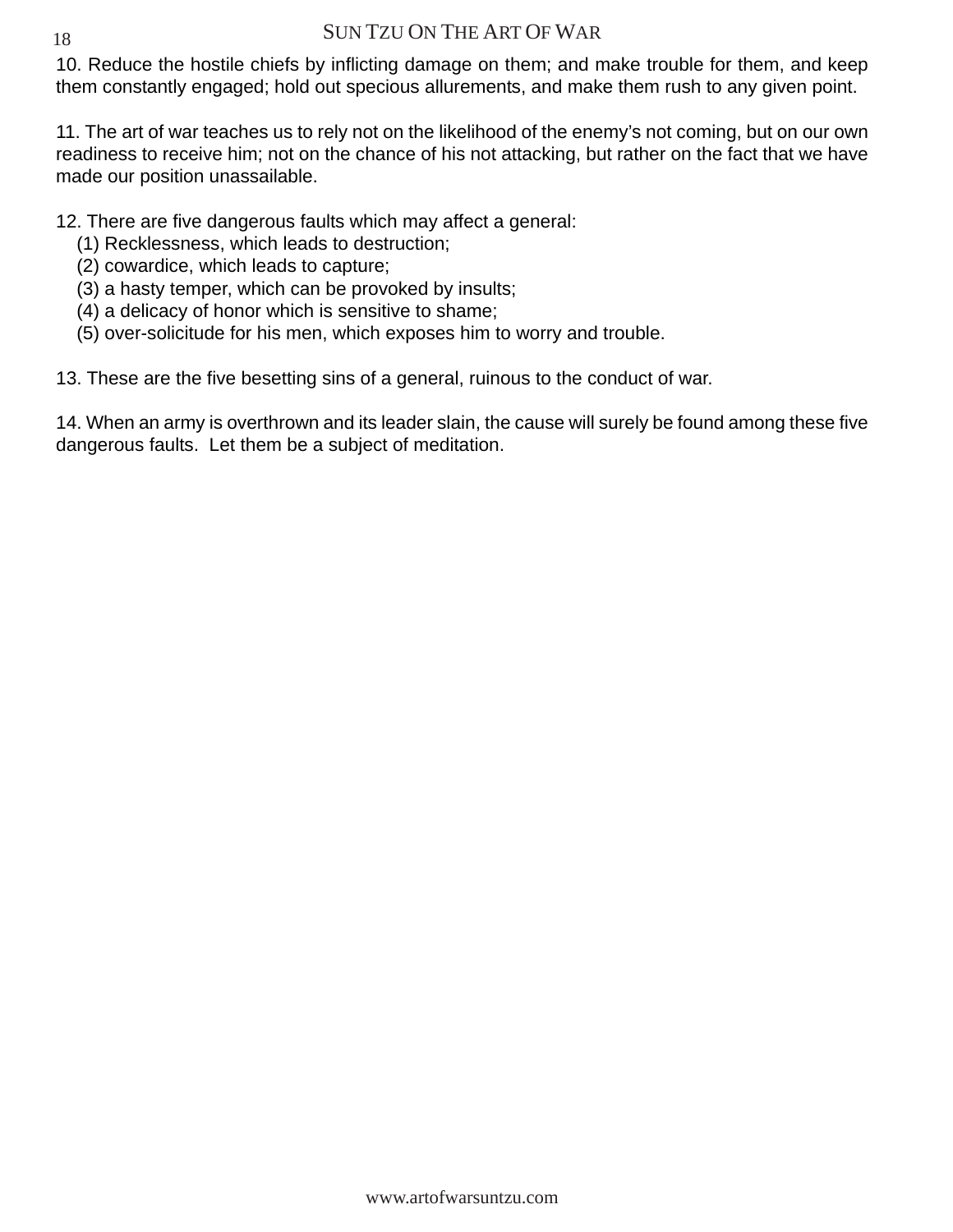## **IX. THE ARMY ON THE MARCH**

1. Sun Tzu said: We come now to the question of encamping the army, and observing signs of the enemy. Pass quickly over mountains, and keep in the neighborhood of valleys.

2. Camp in high places, facing the sun. Do not climb heights in order to fight. So much for mountain warfare.

3. After crossing a river, you should get far away from it.

4. When an invading force crosses a river in its onward march, do not advance to meet it in midstream. It will be best to let half the army get across, and then deliver your attack.

5. If you are anxious to fight, you should not go to meet the invader near a river which he has to cross.

6. Moor your craft higher up than the enemy, and facing the sun. Do not move up-stream to meet the enemy. So much for river warfare.

7. In crossing salt-marshes, your sole concern should be to get over them quickly, without any delay.

8. If forced to fight in a salt-marsh, you should have water and grass near you, and get your back to a clump of trees. So much for operations in salt-marches.

9. In dry, level country, take up an easily accessible position with rising ground to your right and on your rear, so that the danger may be in front, and safety lie behind. So much for campaigning in flat country.

10. These are the four useful branches of military knowledge which enabled the Yellow Emperor to vanquish four several sovereigns.

11. All armies prefer high ground to low and sunny places to dark.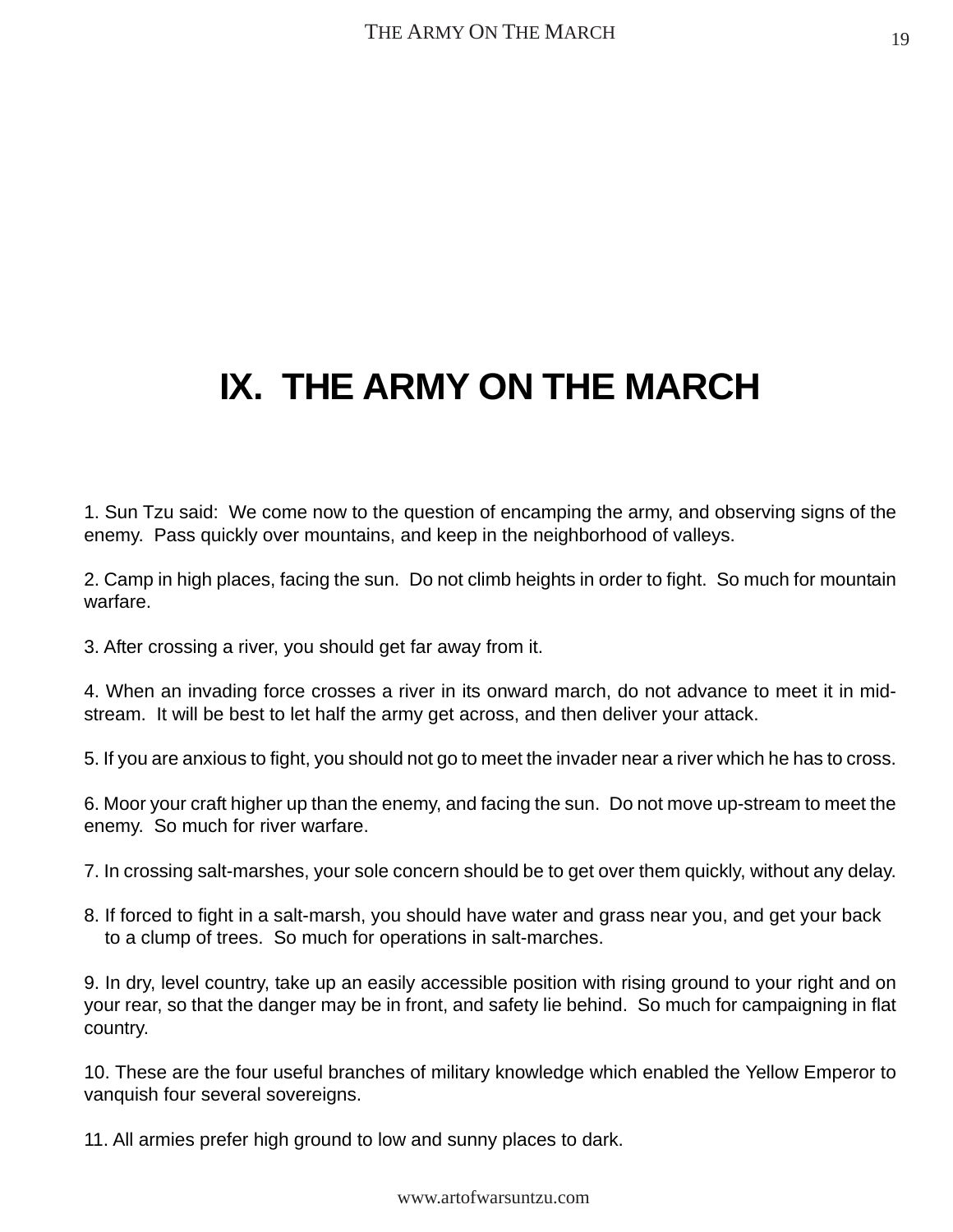12. If you are careful of your men, and camp on hard ground, the army will be free from disease of every kind, and this will spell victory.

13. When you come to a hill or a bank, occupy the sunny side, with the slope on your right rear. Thus you will at once act for the benefit of your soldiers and utilize the natural advantages of the ground.

14. When, in consequence of heavy rains up-country, a river which you wish to ford is swollen and flecked with foam, you must wait until it subsides.

15. Country in which there are precipitous cliffs with torrents running between, deep natural hollows, confined places, tangled thickets, quagmires and crevasses, should be left with all possible speed and not approached.

16. While we keep away from such places, we should get the enemy to approach them; while we face them, we should let the enemy have them on his rear.

17. If in the neighborhood of your camp there should be any hilly country, ponds surrounded by aquatic grass, hollow basins filled with reeds, or woods with thick undergrowth, they must be carefully routed out and searched; for these are places where men in ambush or insidious spies are likely to be lurking.

18. When the enemy is close at hand and remains quiet, he is relying on the natural strength of his position.

19. When he keeps aloof and tries to provoke a battle, he is anxious for the other side to advance.

20. If his place of encampment is easy of access, he is tendering a bait.

21. Movement amongst the trees of a forest shows that the enemy is advancing. The appearance of a number of screens in the midst of thick grass means that the enemy wants to make us suspicious.

22. The rising of birds in their flight is the sign of an ambuscade. Startled beasts indicate that a sudden attack is coming.

23. When there is dust rising in a high column, it is the sign of chariots advancing; when the dust is low, but spread over a wide area, it betokens the approach of infantry. When it branches out in different directions, it shows that parties have been sent to collect firewood. A few clouds of dust moving to and fro signify that the army is encamping.

24. Humble words and increased preparations are signs that the enemy is about to advance. Violent language and driving forward as if to the attack are signs that he will retreat.

25. When the light chariots come out first and take up a position on the wings, it is a sign that the enemy is forming for battle.

26. Peace proposals unaccompanied by a sworn covenant indicate a plot.

27. When there is much running about and the soldiers fall into rank, it means that the critical moment has come.

20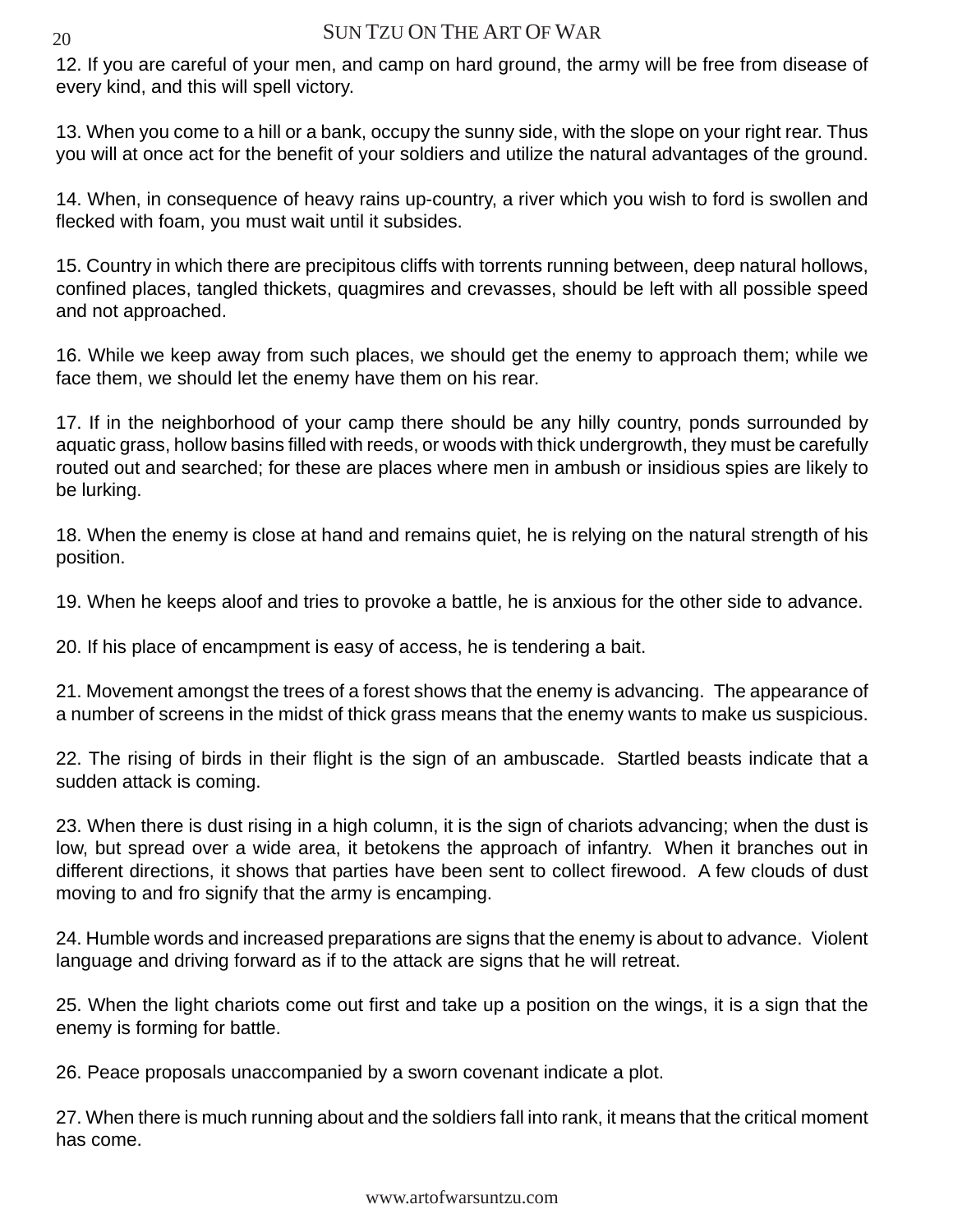#### THE ARMY ON THE MARCH 21

28. When some are seen advancing and some retreating, it is a lure.

29. When the soldiers stand leaning on their spears, they are faint from want of food.

30. If those who are sent to draw water begin by drinking themselves, the army is suffering from thirst.

31. If the enemy sees an advantage to be gained and makes no effort to secure it, the soldiers are exhausted.

32. If birds gather on any spot, it is unoccupied. Clamor by night betokens nervousness.

33. If there is disturbance in the camp, the general's authority is weak. If the banners and flags are shifted about, sedition is afoot. If the officers are angry, it means that the men are weary.

34. When an army feeds its horses with grain and kills its cattle for food, and when the men do not hang their cooking-pots over the camp-fires, showing that they will not return to their tents, you may know that they are determined to fight to the death.

35. The sight of men whispering together in small knots or speaking in subdued tones points to disaffection amongst the rank and file.

36. Too frequent rewards signify that the enemy is at the end of his resources; too many punishments betray a condition of dire distress.

37. To begin by bluster, but afterwards to take fright at the enemy's numbers, shows a supreme lack of intelligence.

38. When envoys are sent with compliments in their mouths, it is a sign that the enemy wishes for a truce.

39. If the enemy's troops march up angrily and remain facing ours for a long time without either joining battle or taking themselves off again, the situation is one that demands great vigilance and circumspection.

40. If our troops are no more in number than the enemy, that is amply sufficient; it only means that no direct attack can be made. What we can do is simply to concentrate all our available strength, keep a close watch on the enemy, and obtain reinforcements.

41. He who exercises no forethought but makes light of his opponents is sure to be captured by them.

42. If soldiers are punished before they have grown attached to you, they will not prove submissive; and, unless submissive, then will be practically useless. If, when the soldiers have become attached to you, punishments are not enforced, they will still be unless.

43. Therefore soldiers must be treated in the first instance with humanity, but kept under control by means of iron discipline. This is a certain road to victory.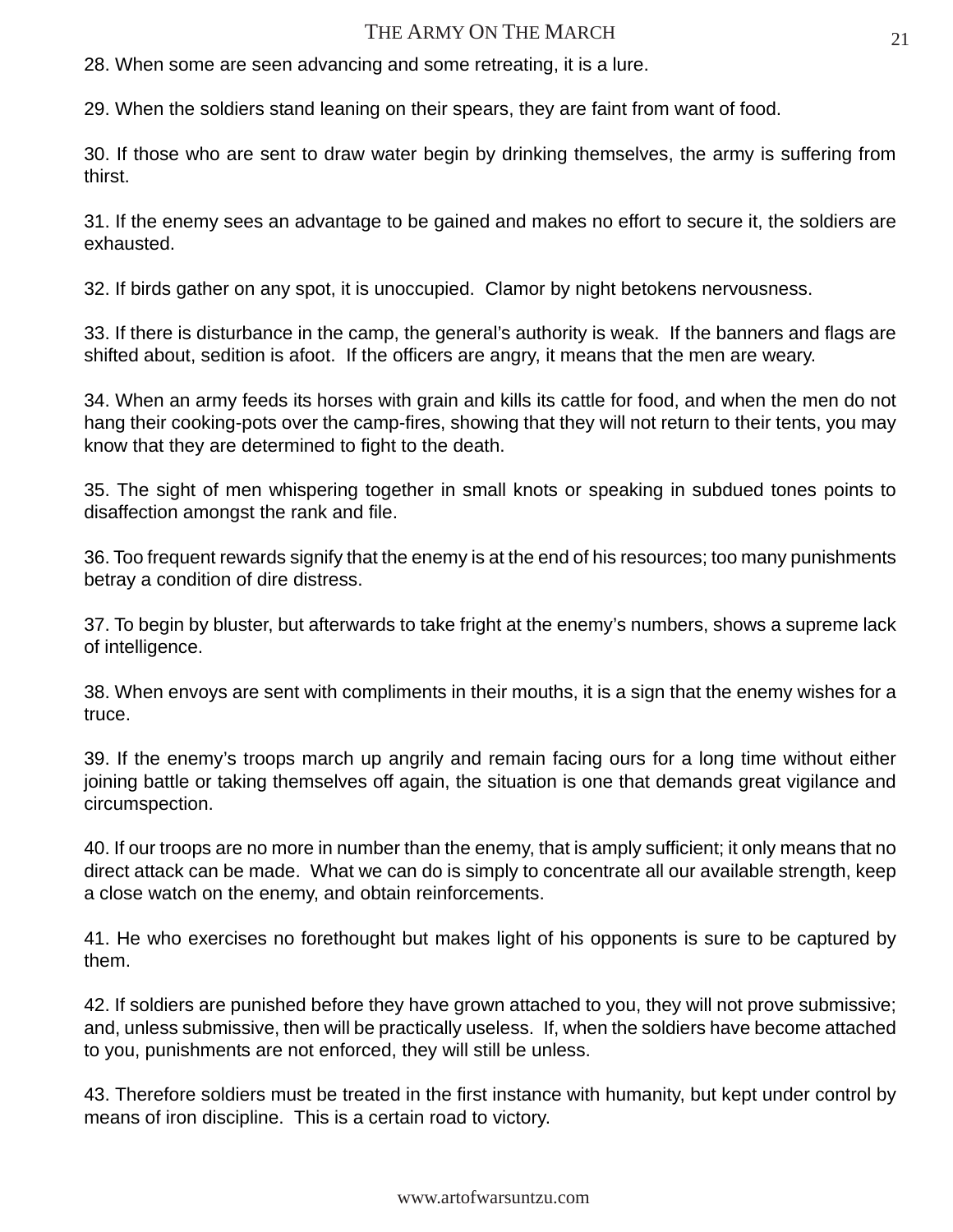44. If in training soldiers commands are habitually enforced, the army will be well-disciplined; if not, its discipline will be bad.

45. If a general shows confidence in his men but always insists on his orders being obeyed, the gain will be mutual.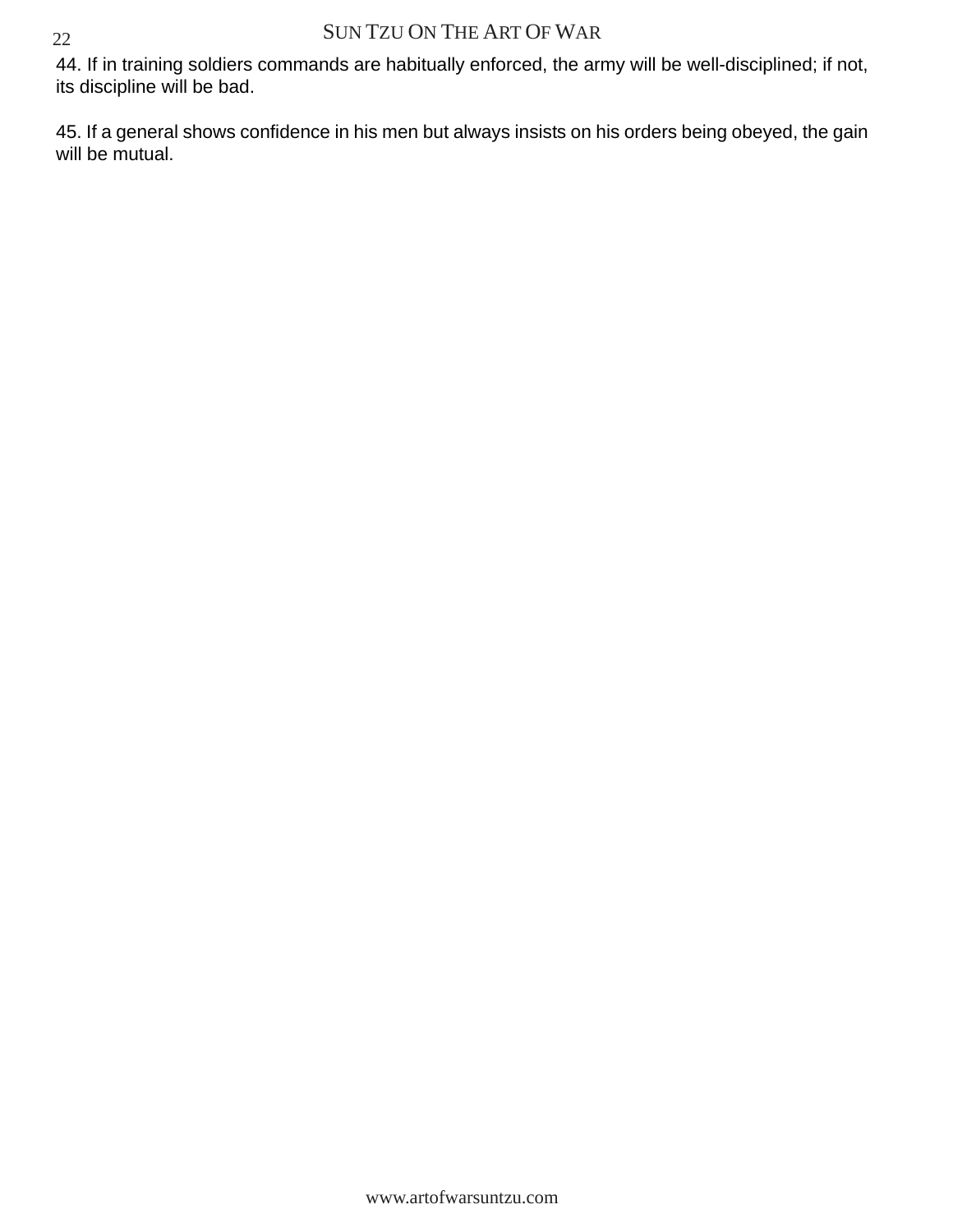### **X. TERRAIN**

1. Sun Tzu said: We may distinguish six kinds of terrain, to wit: (1) Accessible ground; (2) entangling ground; (3) temporizing ground; (4) narrow passes; (5) precipitous heights; (6) positions at a great distance from the enemy.

2. Ground which can be freely traversed by both sides is called accessible.

3. With regard to ground of this nature, be before the enemy in occupying the raised and sunny spots, and carefully guard your line of supplies. Then you will be able to fight with advantage.

4. Ground which can be abandoned but is hard to re-occupy is called entangling.

5. From a position of this sort, if the enemy is unprepared, you may sally forth and defeat him. But if the enemy is prepared for your coming, and you fail to defeat him, then, return being impossible, disaster will ensue.

6. When the position is such that neither side will gain by making the first move, it is called temporizing ground.

7. In a position of this sort, even though the enemy should offer us an attractive bait, it will be advisable not to stir forth, but rather to retreat, thus enticing the enemy in his turn; then, when part of his army has come out, we may deliver our attack with advantage.

8. With regard to narrow passes, if you can occupy them first, let them be strongly garrisoned and await the advent of the enemy.

9. Should the army forestall you in occupying a pass, do not go after him if the pass is fully garrisoned, but only if it is weakly garrisoned.

10. With regard to precipitous heights, if you are beforehand with your adversary, you should occupy the raised and sunny spots, and there wait for him to come up.

www.artofwarsuntzu.com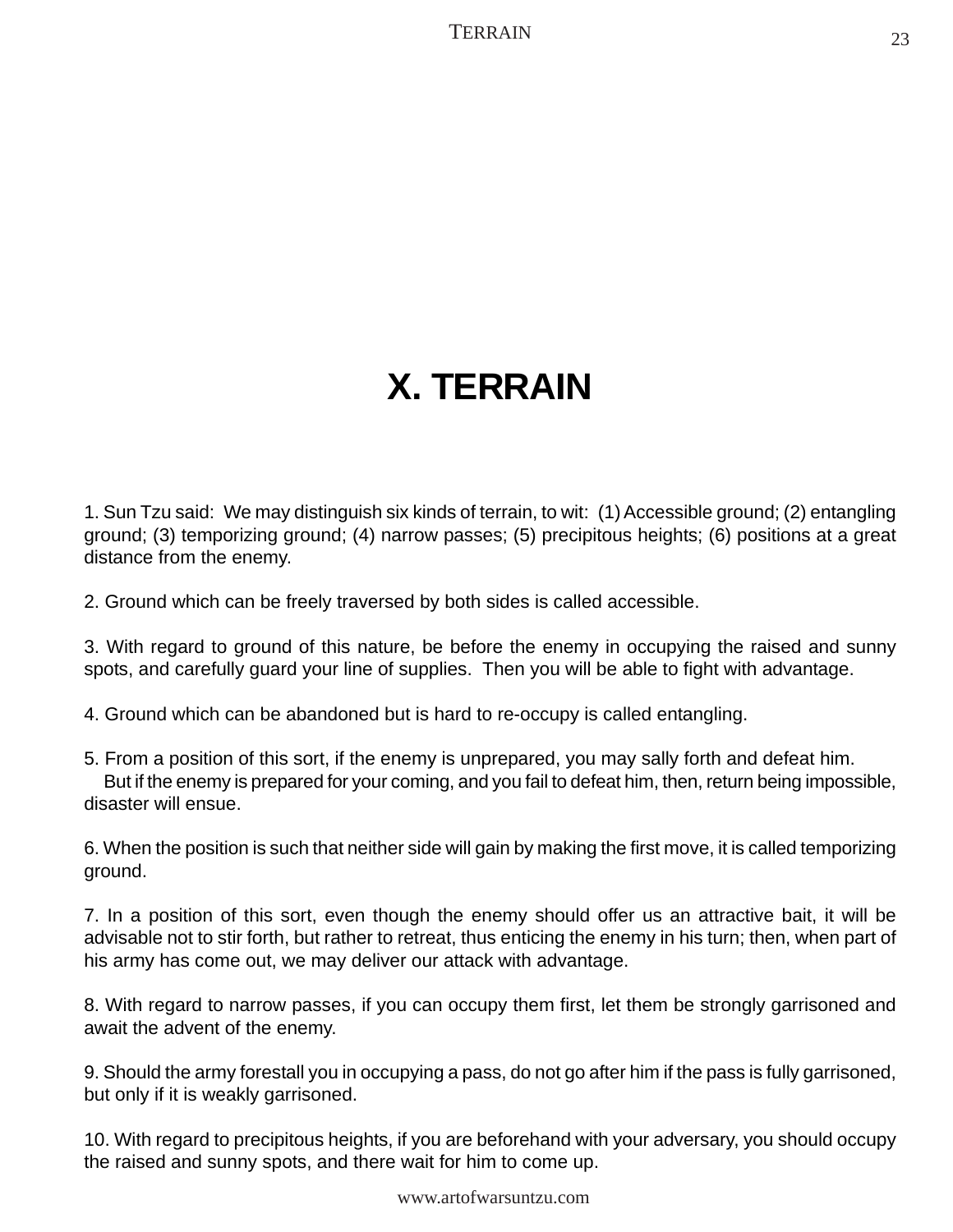11. If the enemy has occupied them before you, do not follow him, but retreat and try to entice him away.

12. If you are situated at a great distance from the enemy, and the strength of the two armies is equal, it is not easy to provoke a battle, and fighting will be to your disadvantage.

13. These six are the principles connected with Earth. The general who has attained a responsible post must be careful to study them.

14. Now an army is exposed to six several calamities, not arising from natural causes, but from faults for which the general is responsible. These are: (1) Flight; (2) insubordination; (3) collapse; (4) ruin; (5) disorganization; (6) rout.

15. Other conditions being equal, if one force is hurled against another ten times its size, the result will be the flight of the former.

16. When the common soldiers are too strong and their officers too weak, the result is insubordination. When the officers are too strong and the common soldiers too weak, the result is collapse.

17. When the higher officers are angry and insubordinate, and on meeting the enemy give battle on their own account from a feeling of resentment, before the commander-in-chief can tell whether or no he is in a position to fight, the result is ruin.

18. When the general is weak and without authority; when his orders are not clear and distinct; when there are no fixes duties assigned to officers and men, and the ranks are formed in a slovenly haphazard manner, the result is utter disorganization.

19. When a general, unable to estimate the enemy's strength, allows an inferior force to engage a larger one, or hurls a weak detachment against a powerful one, and neglects to place picked soldiers in the front rank, the result must be rout.

20. These are six ways of courting defeat, which must be carefully noted by the general who has attained a responsible post.

21. The natural formation of the country is the soldier's best ally; but a power of estimating the adversary, of controlling the forces of victory, and of shrewdly calculating difficulties, dangers and distances, constitutes the test of a great general.

22. He who knows these things, and in fighting puts his knowledge into practice, will win his battles. He who knows them not, nor practices them, will surely be defeated.

23. If fighting is sure to result in victory, then you must fight, even though the ruler forbid it; if fighting will not result in victory, then you must not fight even at the ruler's bidding.

24. The general who advances without coveting fame and retreats without fearing disgrace, whose only thought is to protect his country and do good service for his sovereign, is the jewel of the kingdom.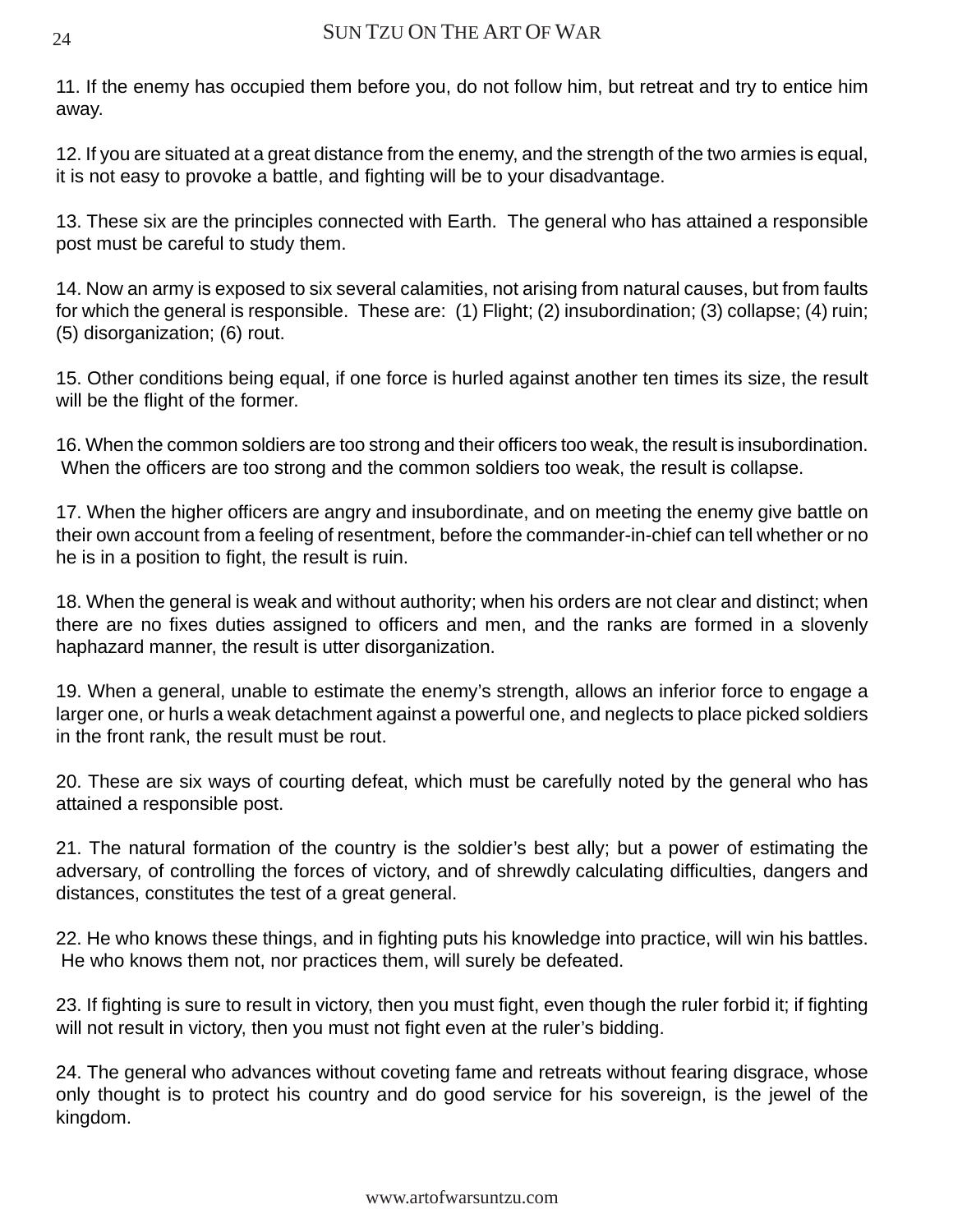#### TERRAIN 25

25. Regard your soldiers as your children, and they will follow you into the deepest valleys; look upon them as your own beloved sons, and they will stand by you even unto death.

26. If, however, you are indulgent, but unable to make your authority felt; kind-hearted, but unable to enforce your commands; and incapable, moreover, of quelling disorder: then your soldiers must be likened to spoilt children; they are useless for any practical purpose.

27. If we know that our own men are in a condition to attack, but are unaware that the enemy is not open to attack, we have gone only halfway towards victory.

28. If we know that the enemy is open to attack, but are unaware that our own men are not in a condition to attack, we have gone only halfway towards victory.

29. If we know that the enemy is open to attack, and also know that our men are in a condition to attack, but are unaware that the nature of the ground makes fighting impracticable, we have still gone only halfway towards victory.

30. Hence the experienced soldier, once in motion, is never bewildered; once he has broken camp, he is never at a loss.

31. Hence the saying: If you know the enemy and know yourself, your victory will not stand in doubt; if you know Heaven and know Earth, you may make your victory complete.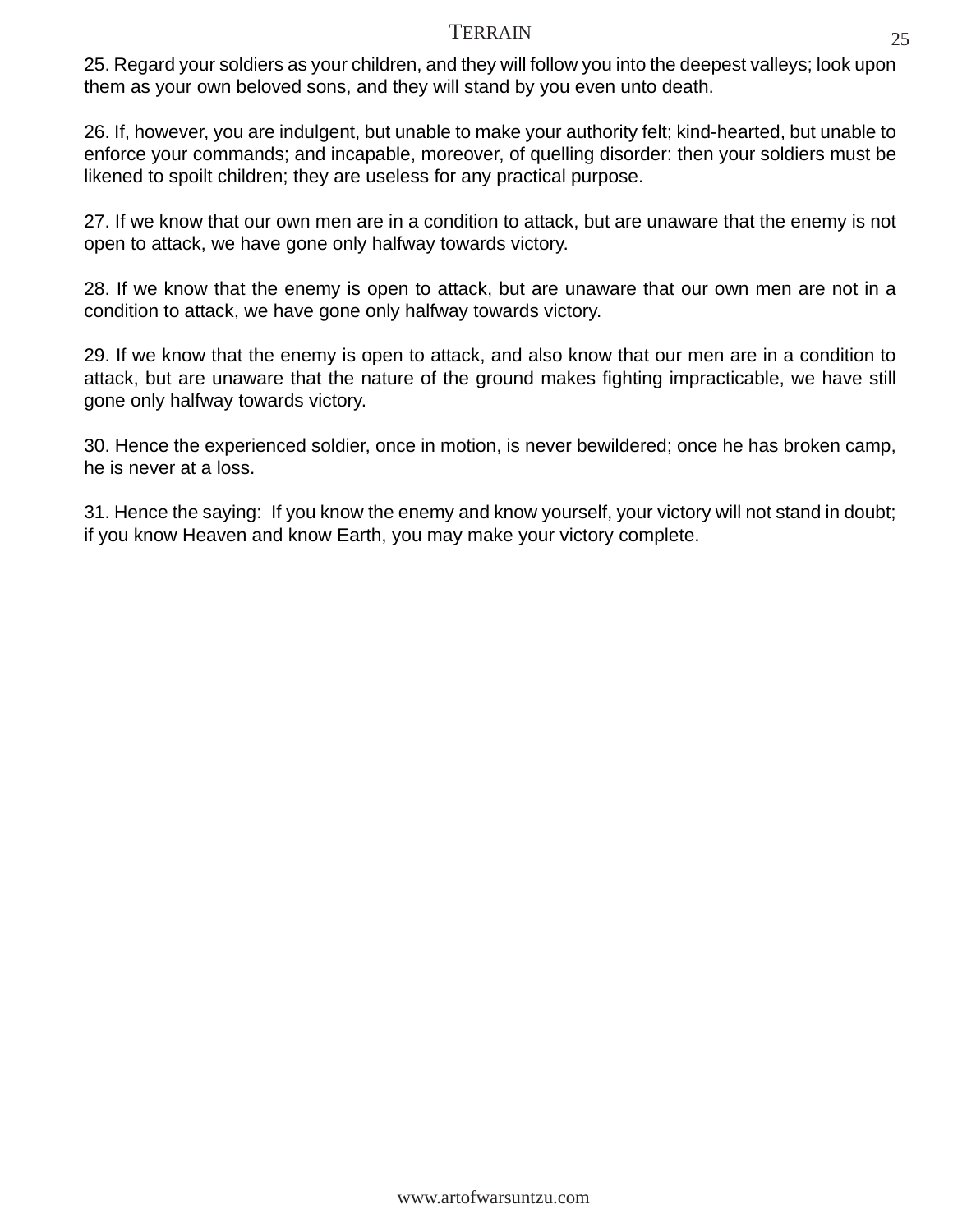### **XI. THE NINE SITUATIONS**

1. Sun Tzu said: The art of war recognizes nine varieties of ground: (1) Dispersive ground; (2) facile ground; (3) contentious ground; (4) open ground; (5) ground of intersecting highways; (6) serious ground; (7) difficult ground; (8) hemmed-in ground; (9) desperate ground.

2. When a chieftain is fighting in his own territory, it is dispersive ground.

- 3. When he has penetrated into hostile territory, but to no great distance, it is facile ground.
- 4. Ground the possession of which imports great advantage to either side, is contentious ground.
- 5. Ground on which each side has liberty of movement is open ground.

6. Ground which forms the key to three contiguous states, so that he who occupies it first has most of the Empire at his command, is a ground of intersecting highways.

7. When an army has penetrated into the heart of a hostile country, leaving a number of fortified cities in its rear, it is serious ground.

8. Mountain forests, rugged steeps, marshes and fens—all country that is hard to traverse: this is difficult ground.

9. Ground which is reached through narrow gorges, and from which we can only retire by tortuous paths, so that a small number of the enemy would suffice to crush a large body of our men: this is hemmed in ground.

10. Ground on which we can only be saved from destruction by fighting without delay, is desperate ground.

11. On dispersive ground, therefore, fight not. On facile ground, halt not. On contentious ground, attack not.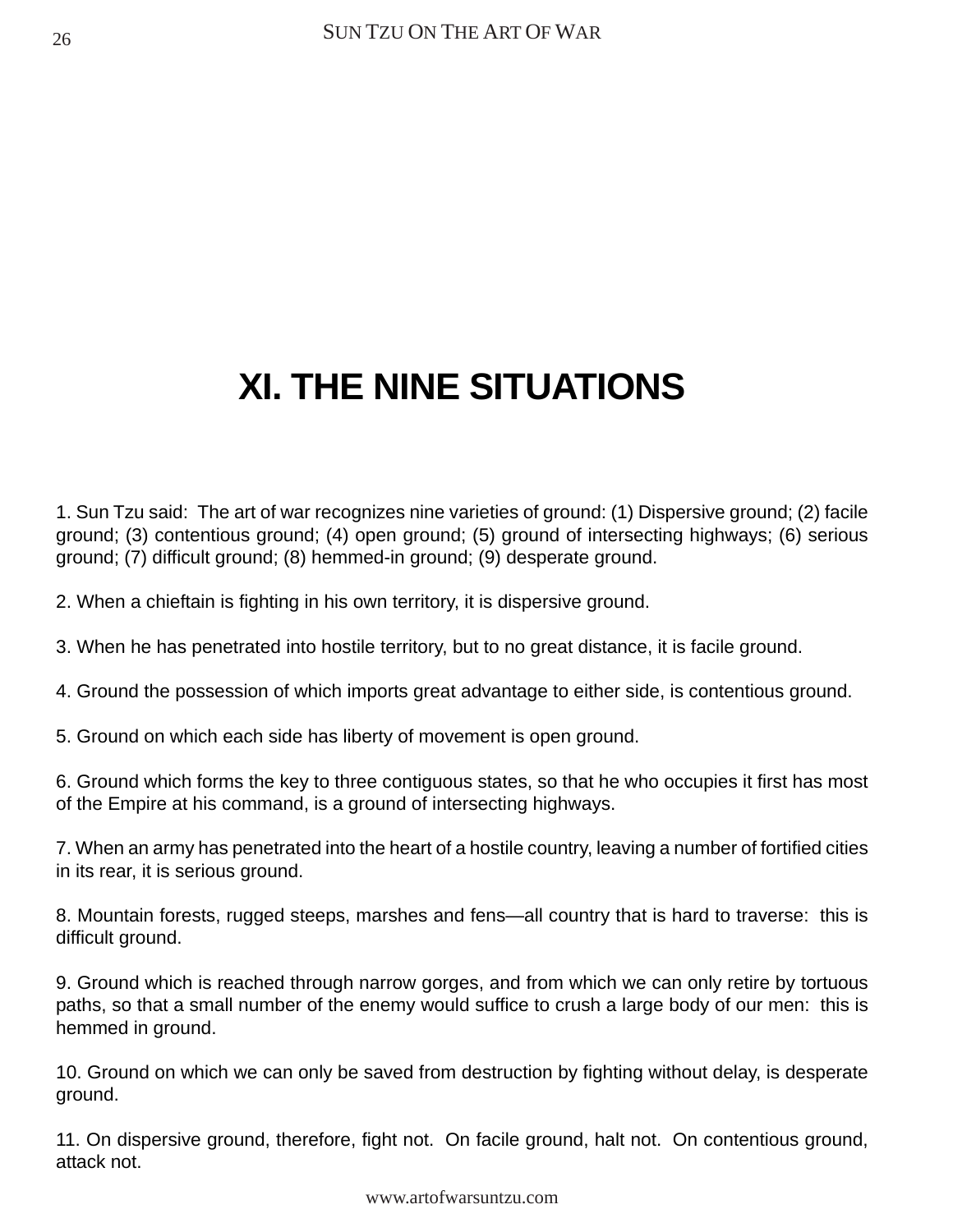12. On open ground, do not try to block the enemy's way. On the ground of intersecting highways, join hands with your allies.

13. On serious ground, gather in plunder. In difficult ground, keep steadily on the march.

14. On hemmed-in ground, resort to stratagem. On desperate ground, fight.

15. Those who were called skillful leaders of old knew how to drive a wedge between the enemy's front and rear; to prevent co-operation between his large and small divisions; to hinder the good troops from rescuing the bad, the officers from rallying their men.

16. When the enemy's men were united, they managed to keep them in disorder.

17. When it was to their advantage, they made a forward move; when otherwise, they stopped still.

18. If asked how to cope with a great host of the enemy in orderly array and on the point of marching to the attack, I should say: "Begin by seizing something which your opponent holds dear; then he will be amenable to your will."

19. Rapidity is the essence of war: take advantage of the enemy's unreadiness, make your way by unexpected routes, and attack unguarded spots.

20. The following are the principles to be observed by an invading force: The further you penetrate into a country, the greater will be the solidarity of your troops, and thus the defenders will not prevail against you.

21. Make forays in fertile country in order to supply your army with food.

22. Carefully study the well-being of your men, and do not overtax them. Concentrate your energy and hoard your strength. Keep your army continually on the move, and devise unfathomable plans.

23. Throw your soldiers into positions whence there is no escape, and they will prefer death to flight. If they will face death, there is nothing they may not achieve. Officers and men alike will put forth their uttermost strength.

24. Soldiers when in desperate straits lose the sense of fear. If there is no place of refuge, they will stand firm. If they are in hostile country, they will show a stubborn front. If there is no help for it, they will fight hard.

25. Thus, without waiting to be marshaled, the soldiers will be constantly on the qui vive; without waiting to be asked, they will do your will; without restrictions, they will be faithful; without giving orders, they can be trusted.

26. Prohibit the taking of omens, and do away with superstitious doubts. Then, until death itself comes, no calamity need be feared.

27. If our soldiers are not overburdened with money, it is not because they have a distaste for riches; if their lives are not unduly long, it is not because they are disinclined to longevity.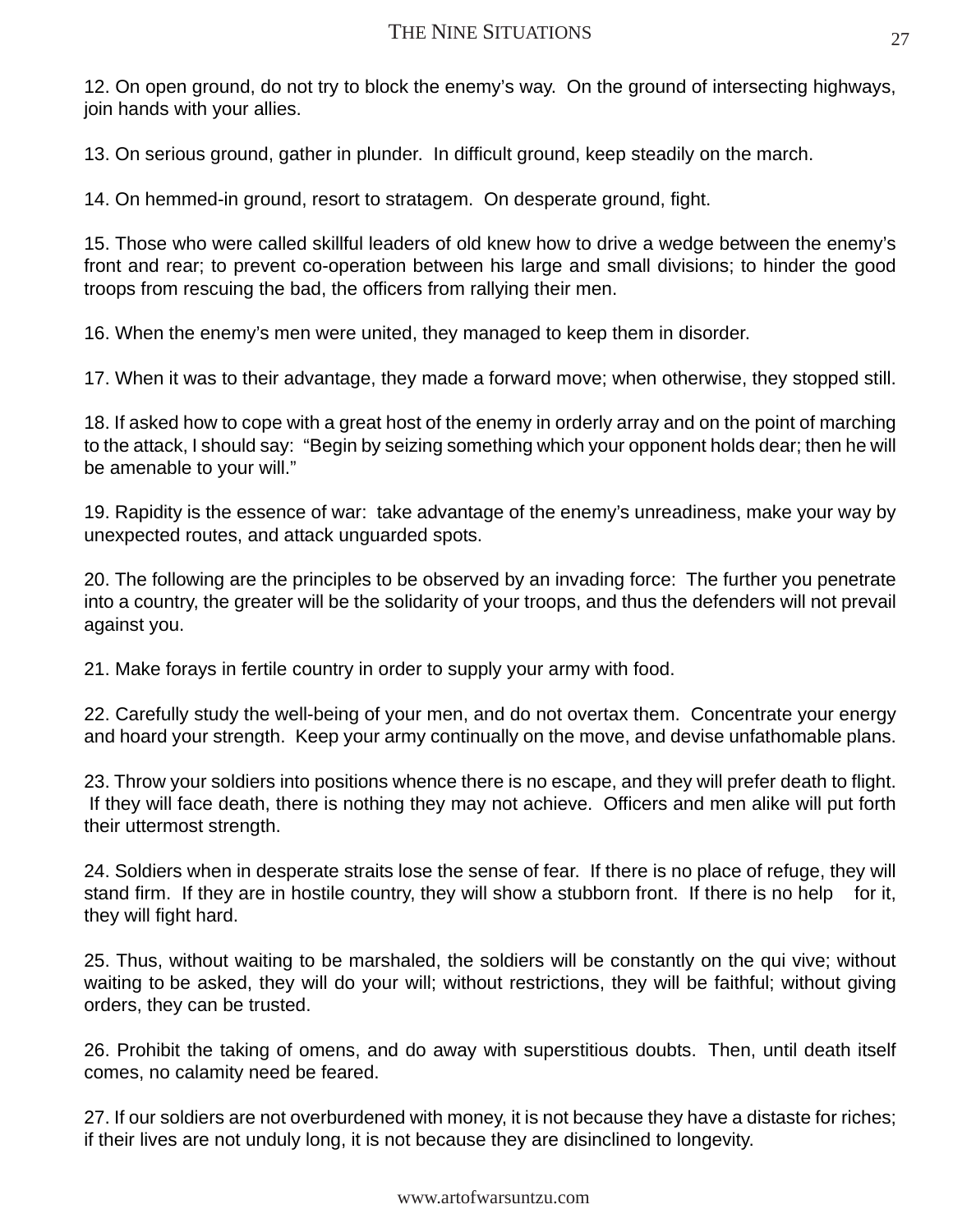28. On the day they are ordered out to battle, your soldiers may weep, those sitting up bedewing their garments, and those lying down letting the tears run down their cheeks. But let them once be brought to bay, and they will display the courage of a Chu or a Kuei.

29. The skillful tactician may be likened to the shuai-jan. Now the shuai-jan is a snake that is found in the ChUng mountains. Strike at its head, and you will be attacked by its tail; strike at its tail, and you will be attacked by its head; strike at its middle, and you will be attacked by head and tail both.

30. Asked if an army can be made to imitate the shuai-jan, I should answer, Yes. For the men of Wu and the men of Yueh are enemies; yet if they are crossing a river in the same boat and are caught by a storm, they will come to each other's assistance just as the left hand helps the right.

31. Hence it is not enough to put one's trust in the tethering of horses, and the burying of chariot wheels in the ground

32. The principle on which to manage an army is to set up one standard of courage which all must reach.

33. How to make the best of both strong and weak—that is a question involving the proper use of ground.

34. Thus the skillful general conducts his army just as though he were leading a single man, willynilly, by the hand.

35. It is the business of a general to be quiet and thus ensure secrecy; upright and just, and thus maintain order.

36. He must be able to mystify his officers and men by false reports and appearances, and thus keep them in total ignorance.

37. By altering his arrangements and changing his plans, he keeps the enemy without definite knowledge. By shifting his camp and taking circuitous routes, he prevents the enemy from anticipating his purpose.

38. At the critical moment, the leader of an army acts like one who has climbed up a height and then kicks away the ladder behind him. He carries his men deep into hostile territory before he shows his hand.

39. He burns his boats and breaks his cooking-pots; like a shepherd driving a flock of sheep, he drives his men this way and that, and nothing knows whither he is going.

40. To muster his host and bring it into danger:—this may be termed the business of the general.

41. The different measures suited to the nine varieties of ground; the expediency of aggressive or defensive tactics; and the fundamental laws of human nature: these are things that must most certainly be studied.

42. When invading hostile territory, the general principle is, that penetrating deeply brings cohesion; penetrating but a short way means dispersion.

28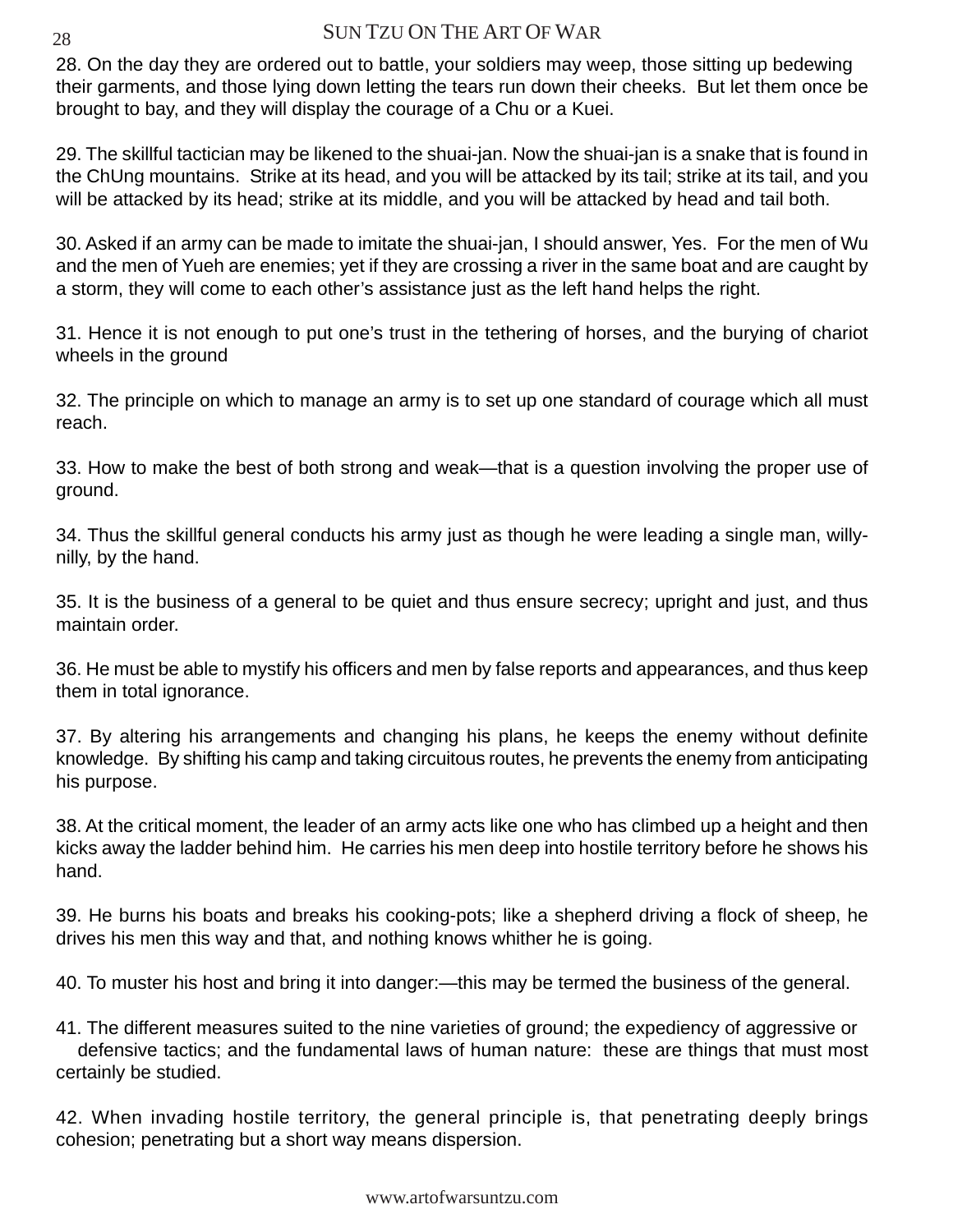#### THE NINE SITUATIONS 29

43. When you leave your own country behind, and take your army across neighborhood territory, you find yourself on critical ground. When there are means of communication on all four sides, the ground is one of intersecting highways.

44. When you penetrate deeply into a country, it is serious ground. When you penetrate but a little way, it is facile ground.

45. When you have the enemy's strongholds on your rear, and narrow passes in front, it is hemmedin ground. When there is no place of refuge at all, it is desperate ground.

46. Therefore, on dispersive ground, I would inspire my men with unity of purpose. On facile ground, I would see that there is close connection between all parts of my army.

47. On contentious ground, I would hurry up my rear.

48. On open ground, I would keep a vigilant eye on my defenses. On ground of intersecting highways, I would consolidate my alliances.

49. On serious ground, I would try to ensure a continuous stream of supplies. On difficult ground, I would keep pushing on along the road.

50. On hemmed-in ground, I would block any way of retreat. On desperate ground, I would proclaim to my soldiers the hopelessness of saving their lives.

51. For it is the soldier's disposition to offer an obstinate resistance when surrounded, to fight hard when he cannot help himself, and to obey promptly when he has fallen into danger.

52. We cannot enter into alliance with neighboring princes until we are acquainted with their designs. We are not fit to lead an army on the march unless we are familiar with the face of the country—its mountains and forests, its pitfalls and precipices, its marshes and swamps. We shall be unable to turn natural advantages to account unless we make use of local guides.

53. To be ignored of any one of the following four or five principles does not befit a warlike prince.

54. When a warlike prince attacks a powerful state, his generalship shows itself in preventing the concentration of the enemy's forces. He overawes his opponents, and their allies are prevented from joining against him.

55. Hence he does not strive to ally himself with all and sundry, nor does he foster the power of other states. He carries out his own secret designs, keeping his antagonists in awe. Thus he is able to capture their cities and overthrow their kingdoms.

56. Bestow rewards without regard to rule, issue orders without regard to previous arrangements; and you will be able to handle a whole army as though you had to do with but a single man.

57. Confront your soldiers with the deed itself; never let them know your design. When the outlook is bright, bring it before their eyes; but tell them nothing when the situation is gloomy.

58. Place your army in deadly peril, and it will survive; plunge it into desperate straits, and it will come off in safety.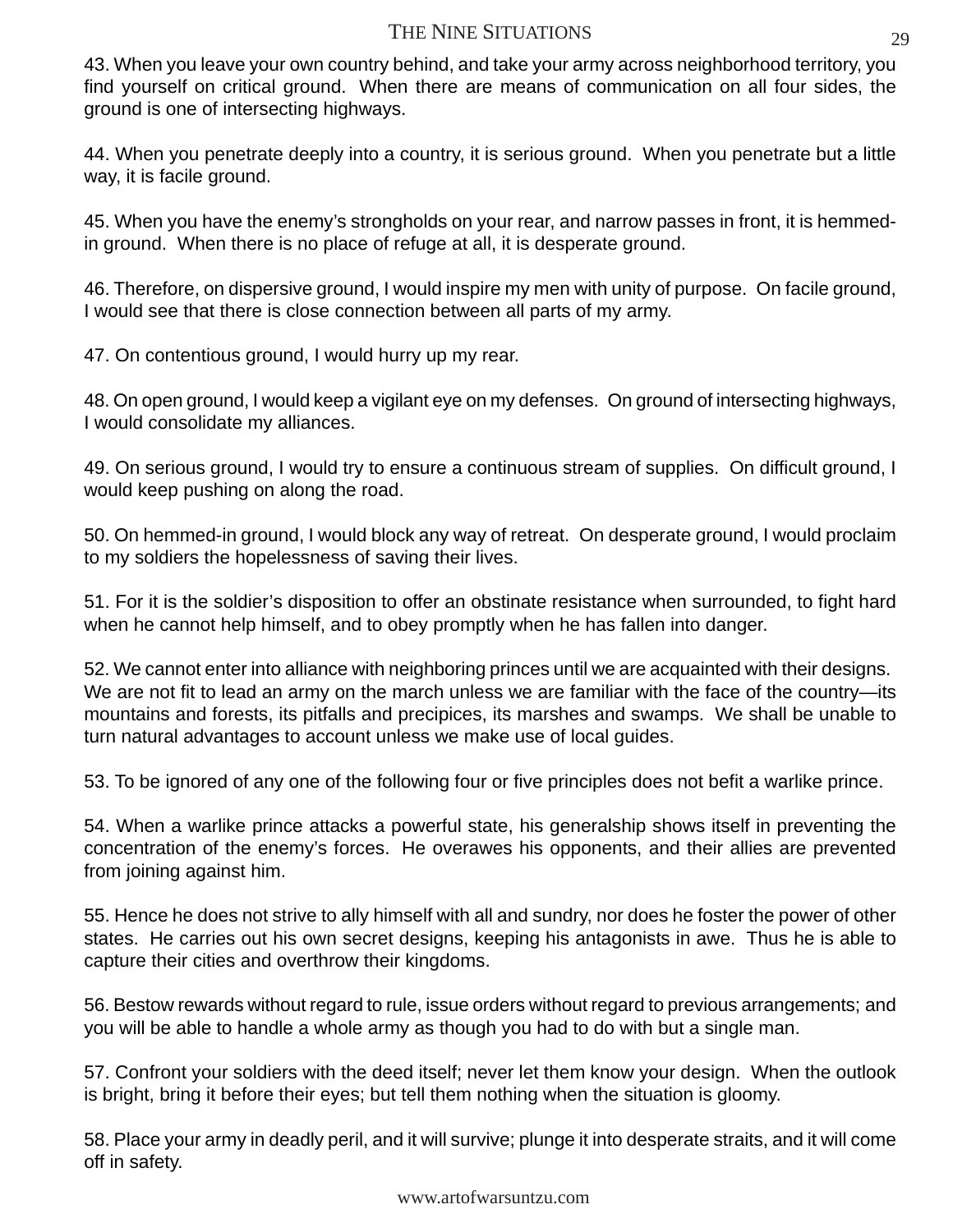59. For it is precisely when a force has fallen into harm's way that is capable of striking a blow for victory.

60. Success in warfare is gained by carefully accommodating ourselves to the enemy's purpose.

61. By persistently hanging on the enemy's flank, we shall succeed in the long run in killing the commander-in-chief.

62. This is called ability to accomplish a thing by sheer cunning.

63. On the day that you take up your command, block the frontier passes, destroy the official tallies, and stop the passage of all emissaries.

64. Be stern in the council-chamber, so that you may control the situation.

65. If the enemy leaves a door open, you must rush in.

66. Forestall your opponent by seizing what he holds dear, and subtly contrive to time his arrival on the ground.

67. Walk in the path defined by rule, and accommodate yourself to the enemy until you can fight a decisive battle.

68. At first, then, exhibit the coyness of a maiden, until the enemy gives you an opening; afterwards emulate the rapidity of a running hare, and it will be too late for the enemy to oppose you.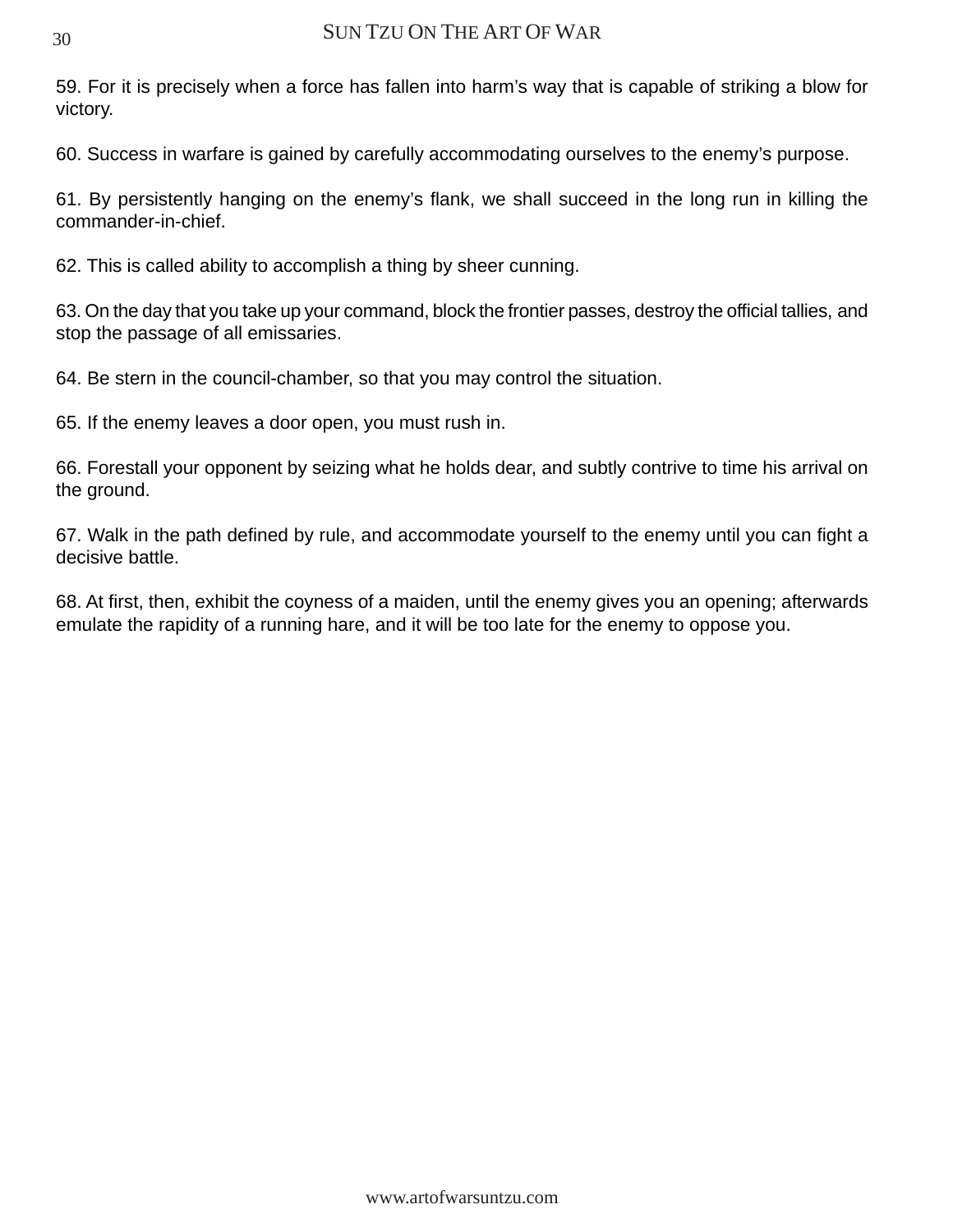### **XII. THE ATTACK BY FIRE**

1. Sun Tzu said: There are five ways of attacking with fire. The first is to burn soldiers in their camp; the second is to burn stores; the third is to burn baggage trains; the fourth is to burn arsenals and magazines; the fifth is to hurl dropping fire amongst the enemy.

2. In order to carry out an attack, we must have means available. The material for raising fire should always be kept in readiness.

3. There is a proper season for making attacks with fire, and special days for starting a conflagration.

4. The proper season is when the weather is very dry; the special days are those when the moon is in the constellations of the Sieve, the Wall, the Wing or the Cross-bar; for these four are all days of rising wind.

5. In attacking with fire, one should be prepared to meet five possible developments:

6. (1) When fire breaks out inside to enemy's camp, respond at once with an attack from without.

7. (2) If there is an outbreak of fire, but the enemy's soldiers remain quiet, bide your time and do not attack.

8. (3) When the force of the flames has reached its height, follow it up with an attack, if that is practicable; if not, stay where you are.

9. (4) If it is possible to make an assault with fire from without, do not wait for it to break out within, but deliver your attack at a favorable moment.

10. (5) When you start a fire, be to windward of it. Do not attack from the leeward.

11. A wind that rises in the daytime lasts long, but a night breeze soon falls.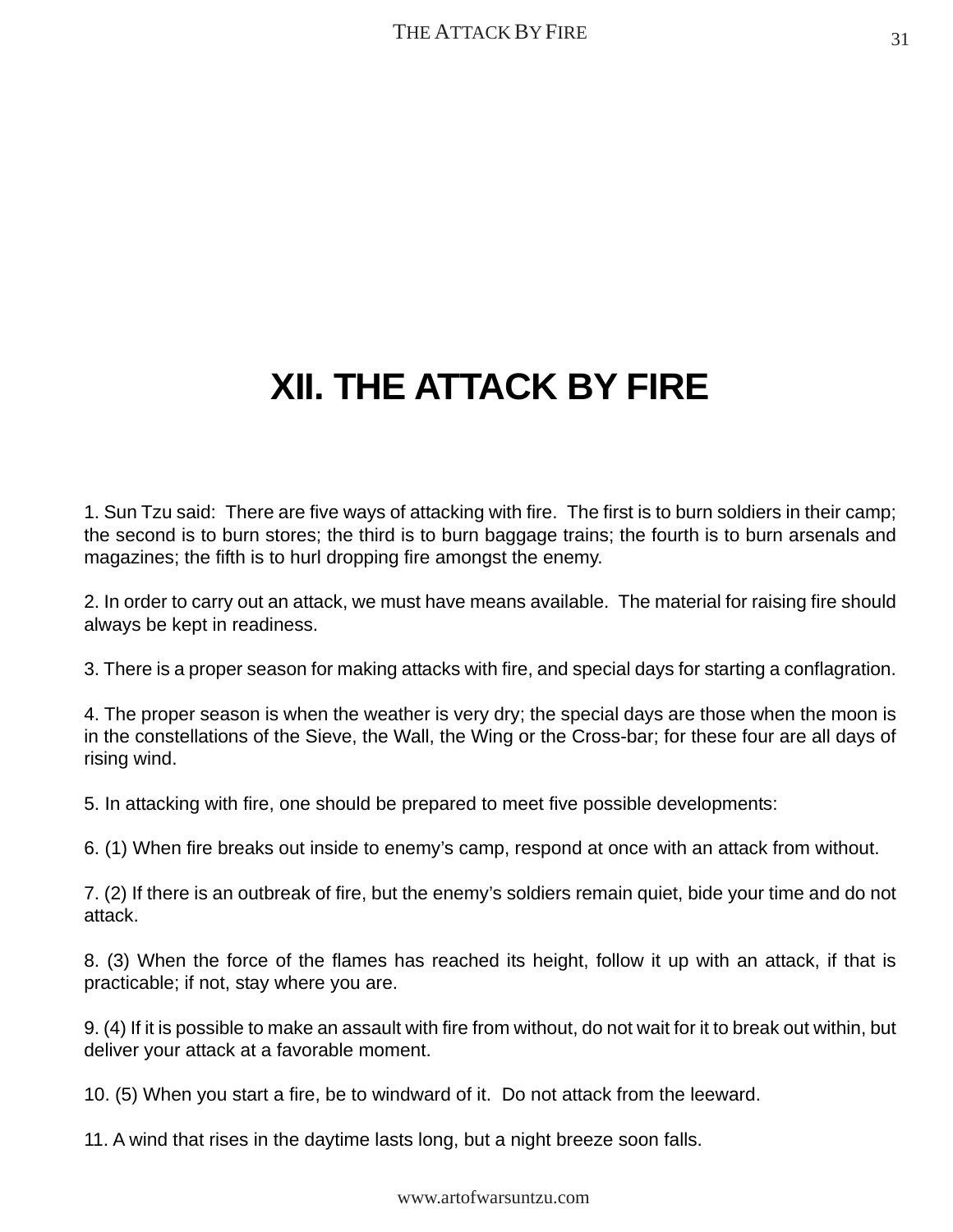12. In every army, the five developments connected with fire must be known, the movements of the stars calculated, and a watch kept for the proper days.

13. Hence those who use fire as an aid to the attack show intelligence; those who use water as an aid to the attack gain an accession of strength.

14. By means of water, an enemy may be intercepted, but not robbed of all his belongings.

15. Unhappy is the fate of one who tries to win his battles and succeed in his attacks without cultivating the spirit of enterprise; for the result is waste of time and general stagnation.

16. Hence the saying: The enlightened ruler lays his plans well ahead; the good general cultivates his resources.

17. Move not unless you see an advantage; use not your troops unless there is something to be gained; fight not unless the position is critical.

18. No ruler should put troops into the field merely to gratify his own spleen; no general should fight a battle simply out of pique.

19. If it is to your advantage, make a forward move; if not, stay where you are.

20. Anger may in time change to gladness; vexation may be succeeded by content.

21. But a kingdom that has once been destroyed can never come again into being; nor can the dead ever be brought back to life.

22. Hence the enlightened ruler is heedful, and the good general full of caution. This is the way to keep a country at peace and an army intact.

#### 32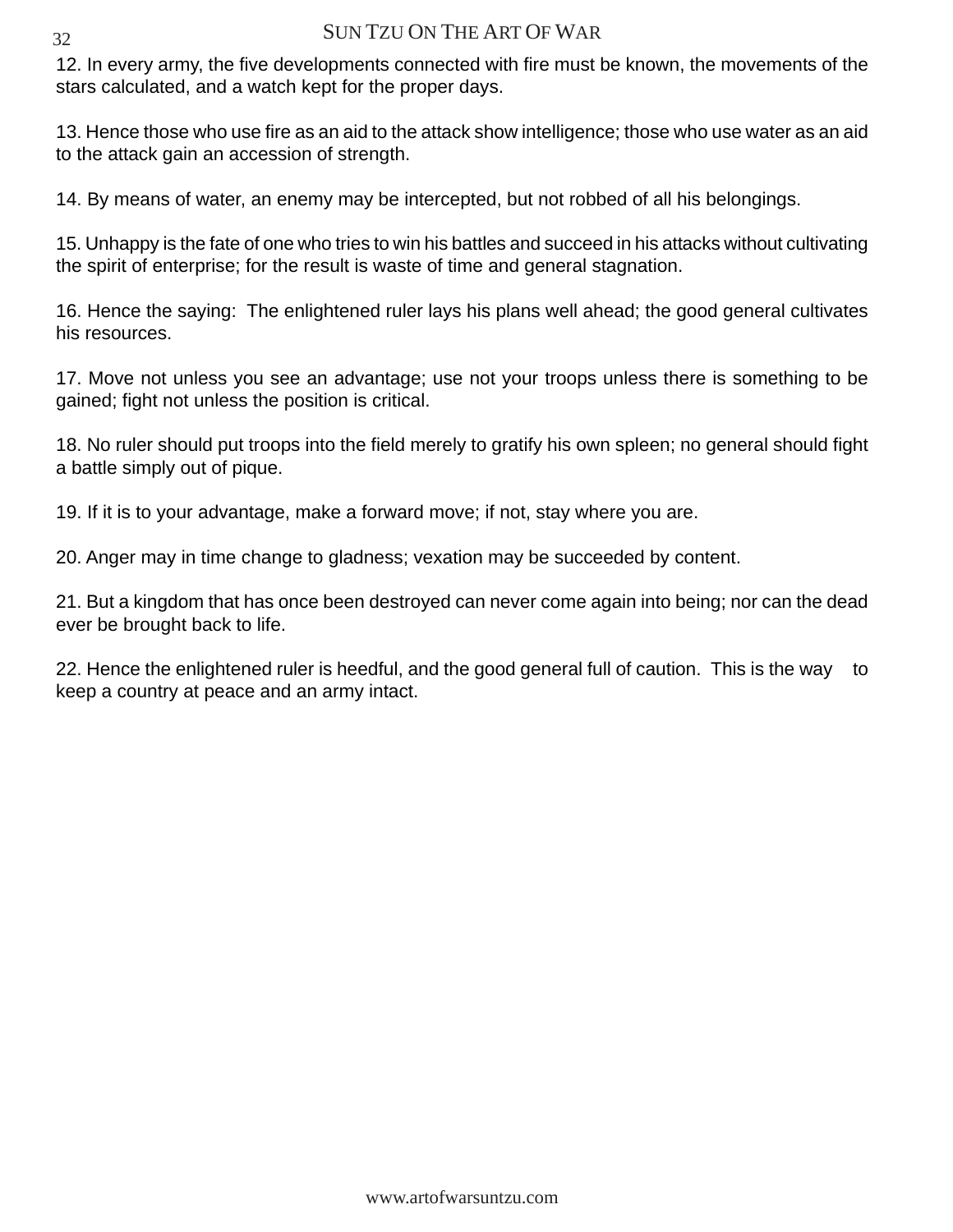### **XIII. THE USE OF SPIES**

1. Sun Tzu said: Raising a host of a hundred thousand men and marching them great distances entails heavy loss on the people and a drain on the resources of the State. The daily expenditure will amount to a thousand ounces of silver. There will be commotion at home and abroad, and men will drop down exhausted on the highways. As many as seven hundred thousand families will be impeded in their labor.

2. Hostile armies may face each other for years, striving for the victory which is decided in a single day. This being so, to remain in ignorance of the enemy's condition simply because one grudges the outlay of a hundred ounces of silver in honors and emoluments, is the height of inhumanity.

3. One who acts thus is no leader of men, no present help to his sovereign, no master of victory.

4. Thus, what enables the wise sovereign and the good general to strike and conquer, and achieve things beyond the reach of ordinary men, is foreknowledge.

5. Now this foreknowledge cannot be elicited from spirits; it cannot be obtained inductively from experience, nor by any deductive calculation.

6. Knowledge of the enemy's dispositions can only be obtained from other men.

7. Hence the use of spies, of whom there are five classes: (1) Local spies; (2) inward spies; (3) converted spies; (4) doomed spies; (5) surviving spies.

8. When these five kinds of spy are all at work, none can discover the secret system. This is called "divine manipulation of the threads." It is the sovereign's most precious faculty.

9. Having local spies means employing the services of the inhabitants of a district.

10. Having inward spies, making use of officials of the enemy.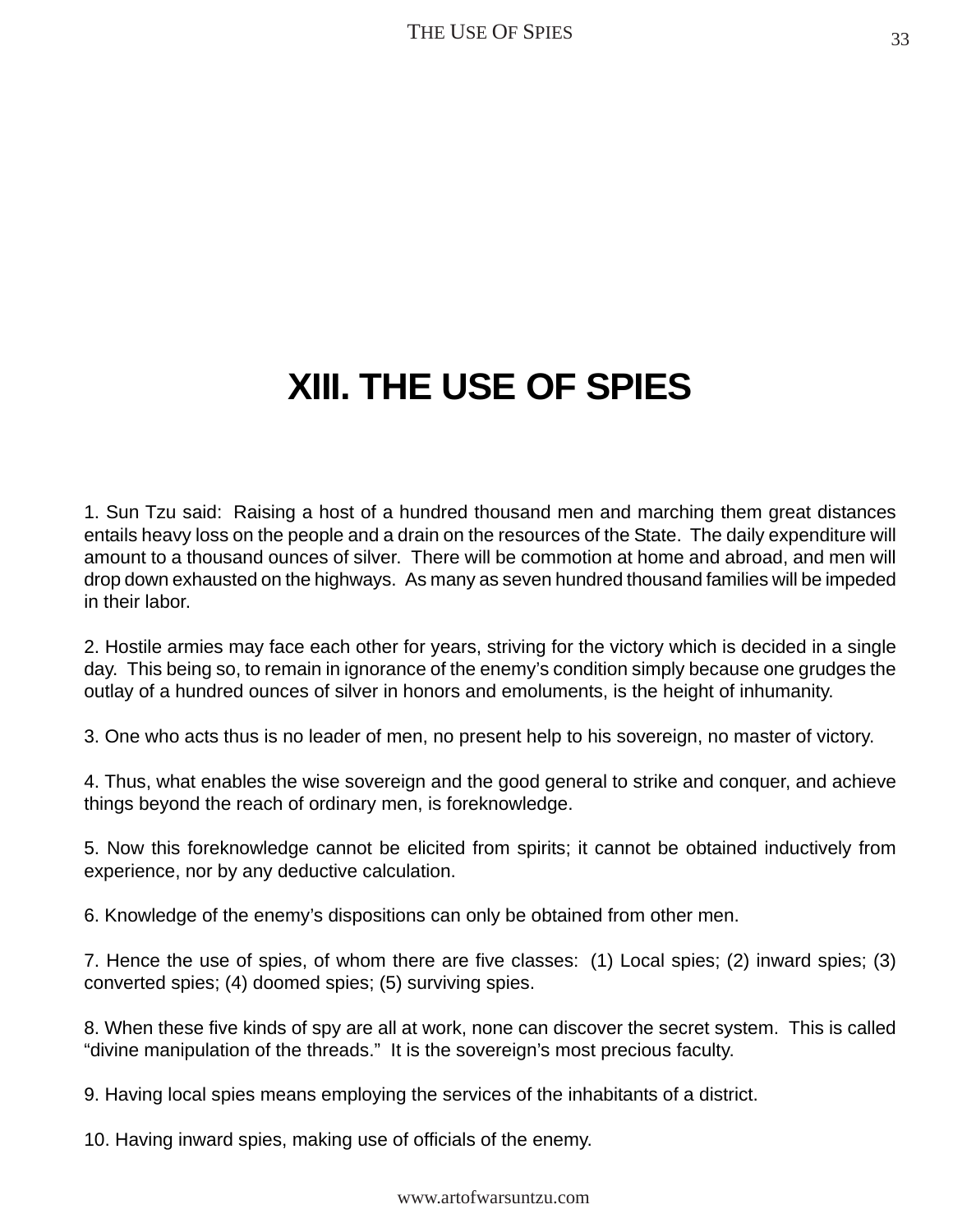11. Having converted spies, getting hold of the enemy's spies and using them for our own purposes.

12. Having doomed spies, doing certain things openly for purposes of deception, and allowing our spies to know of them and report them to the enemy.

13. Surviving spies, finally, are those who bring back news from the enemy's camp.

14. Hence it is that which none in the whole army are more intimate relations to be maintained than with spies. None should be more liberally rewarded. In no other business should greater secrecy be preserved.

15. Spies cannot be usefully employed without a certain intuitive sagacity.

16. They cannot be properly managed without benevolence and straightforwardness.

17. Without subtle ingenuity of mind, one cannot make certain of the truth of their reports.

18. Be subtle! be subtle! and use your spies for every kind of business.

19. If a secret piece of news is divulged by a spy before the time is ripe, he must be put to death together with the man to whom the secret was told.

20. Whether the object be to crush an army, to storm a city, or to assassinate an individual, it is always necessary to begin by finding out the names of the attendants, the aides-de-camp, and doorkeepers and sentries of the general in command. Our spies must be commissioned to ascertain these.

21. The enemy's spies who have come to spy on us must be sought out, tempted with bribes, led away and comfortably housed. Thus they will become converted spies and available for our service.

22. It is through the information brought by the converted spy that we are able to acquire and employ local and inward spies.

23. It is owing to his information, again, that we can cause the doomed spy to carry false tidings to the enemy.

24. Lastly, it is by his information that the surviving spy can be used on appointed occasions.

25. The end and aim of spying in all its five varieties is knowledge of the enemy; and this knowledge can only be derived, in the first instance, from the converted spy. Hence it is essential that the converted spy be treated with the utmost liberality.

26. Of old, the rise of the Yin dynasty was due to I Chih who had served under the Hsia. Likewise, the rise of the Chou dynasty was due to Lu Ya who had served under the Yin.

27. Hence it is only the enlightened ruler and the wise general who will use the highest intelligence of the army for purposes of spying and thereby they achieve great results. Spies are a most important element in water, because on them depends an army's ability to move.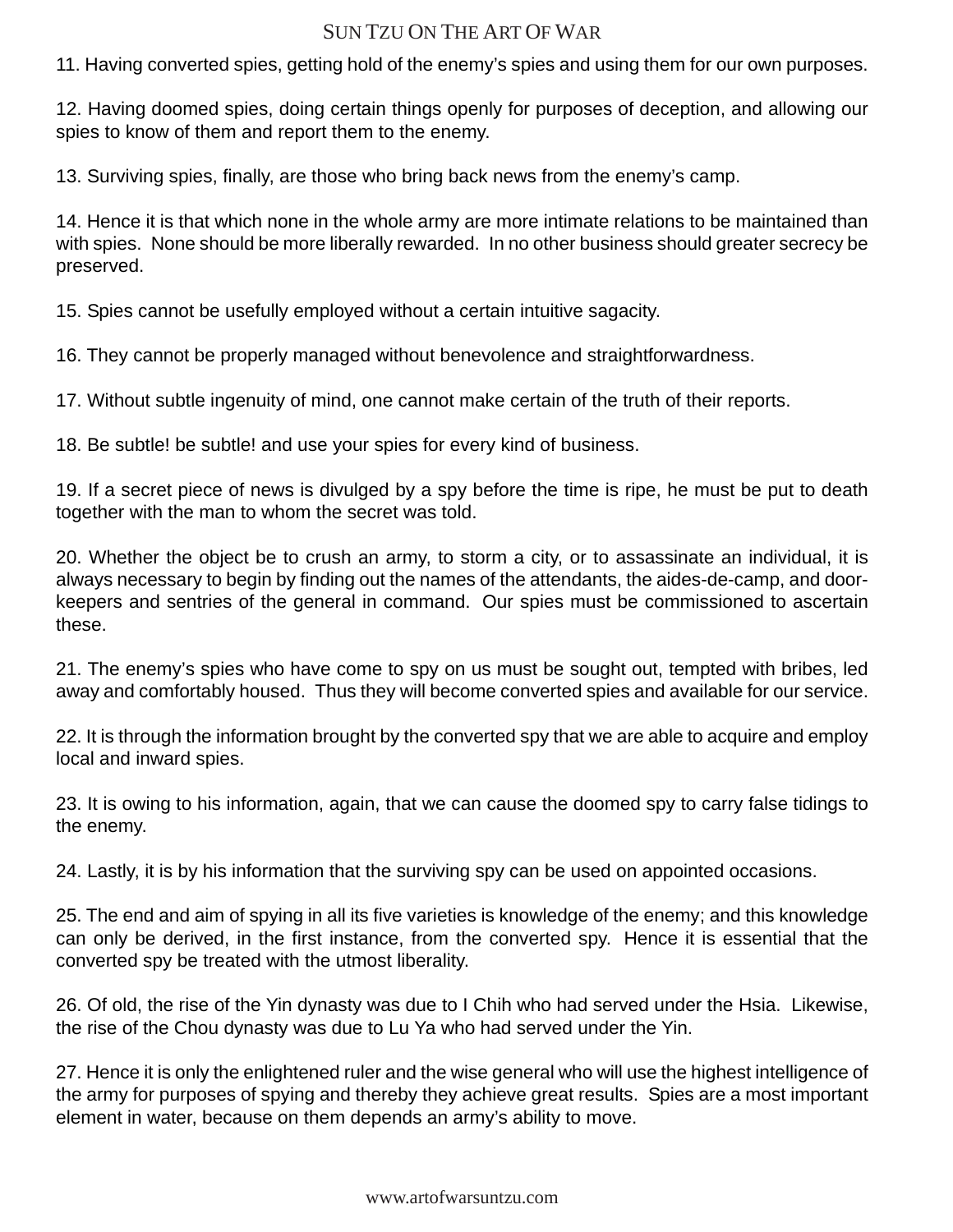### UNDERSTANDING SUN TZU ON THE ART OF WAR



Understanding Sun Tzu on the Art of War is both an interpretation and a source of Sun Tzu's Art of War that clarifies Sun Tzu's philosophies on war without compromising the subtlety of thought needed to master them. It contains a complete, updated translation of Sun Tzu's Art of War plus an extensive interpretation of Sun Tzu's Art of War designed to make Sun Tzu's ideas useful.

Understanding Sun Tzu on the Art of War is in use by the National Defense University and the U.S. Naval War College as a text for senior military officers.

#### Heartland Reviews

As a retired military intelligence professional and conflict theorist, I must say this is the best interpretation of Sun Tzu's classic work I have read. The author focuses on the meanings behind this ancient Chinese war philosopher's writings. He puts them into a modern context, making them easy to understand. Apparently the Department of Defense agrees with me on this, since they have selected Mr. Cantrell's book as a text for the National War College in Washington DC. This is a must read for all military officers and business leaders. It rated a perfect five hearts.

#### Bob Spear

Publisher and Chief Reviewer for Heartland Reviews, Leavenworth, KS

Midwest Book Reviews (Reviewer's Choice Selection)

Robert L. Cantrell's Understanding Sun Tzu On The Art Of War contains both the complete translated text of Sun Tzu's enduring classic on battle strategy, and a modern-day interpretation packed with advice on leadership, learning to keep one's intentions a secret from one's opponents, leveraging advantages as the key to victory, and a great deal more. An excellent resource for anyone seeking self-improvement through internalizing Sun Tzu's wisdom, Understanding Sun Tzu on the Art of War is thoughtful and thought-provoking reading of the highest order.

www.artofwarsuntzu.com